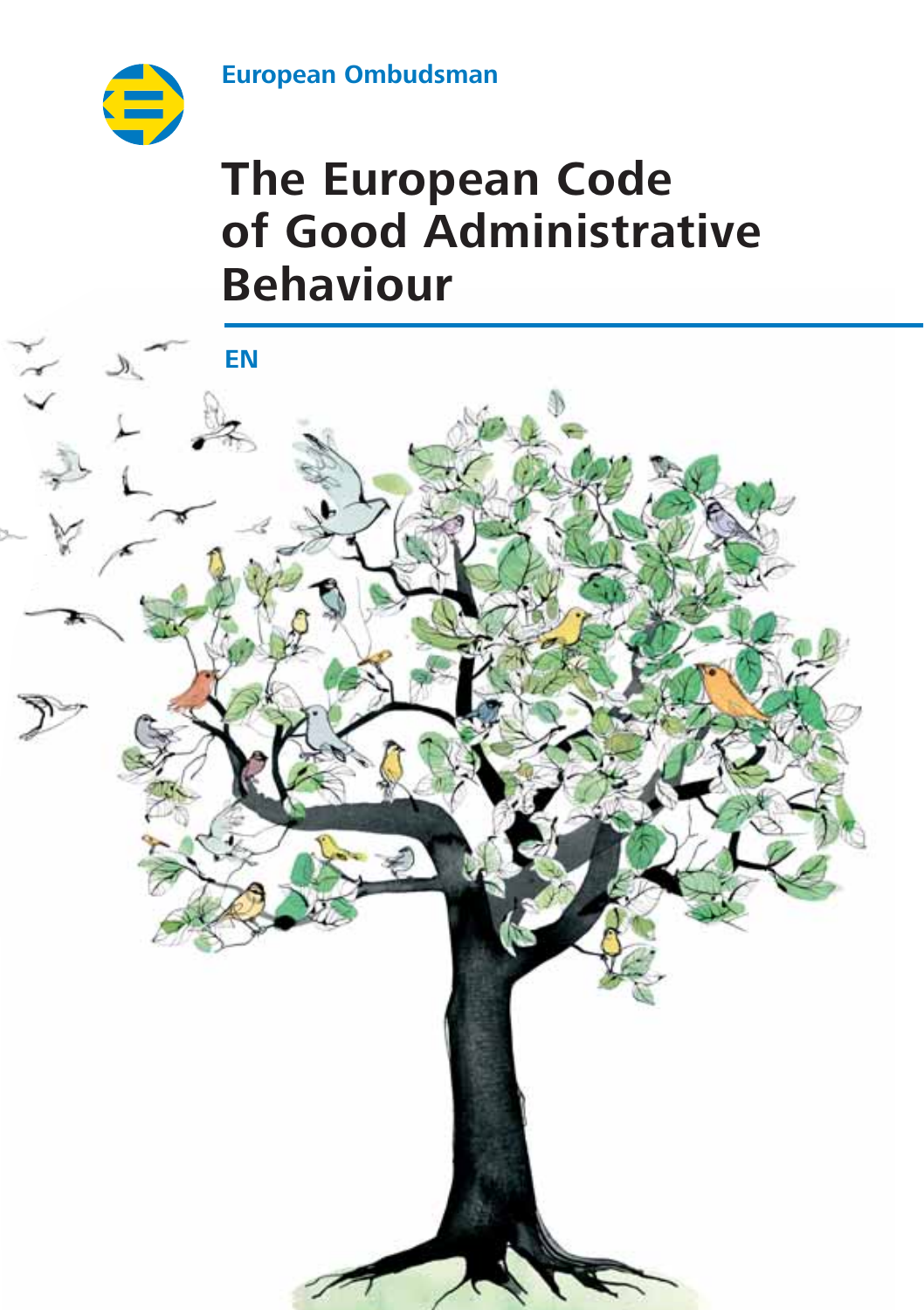

Our mission is to serve democracy by working with the institutions of the European Union to create a more effective, accountable, transparent and ethical administration.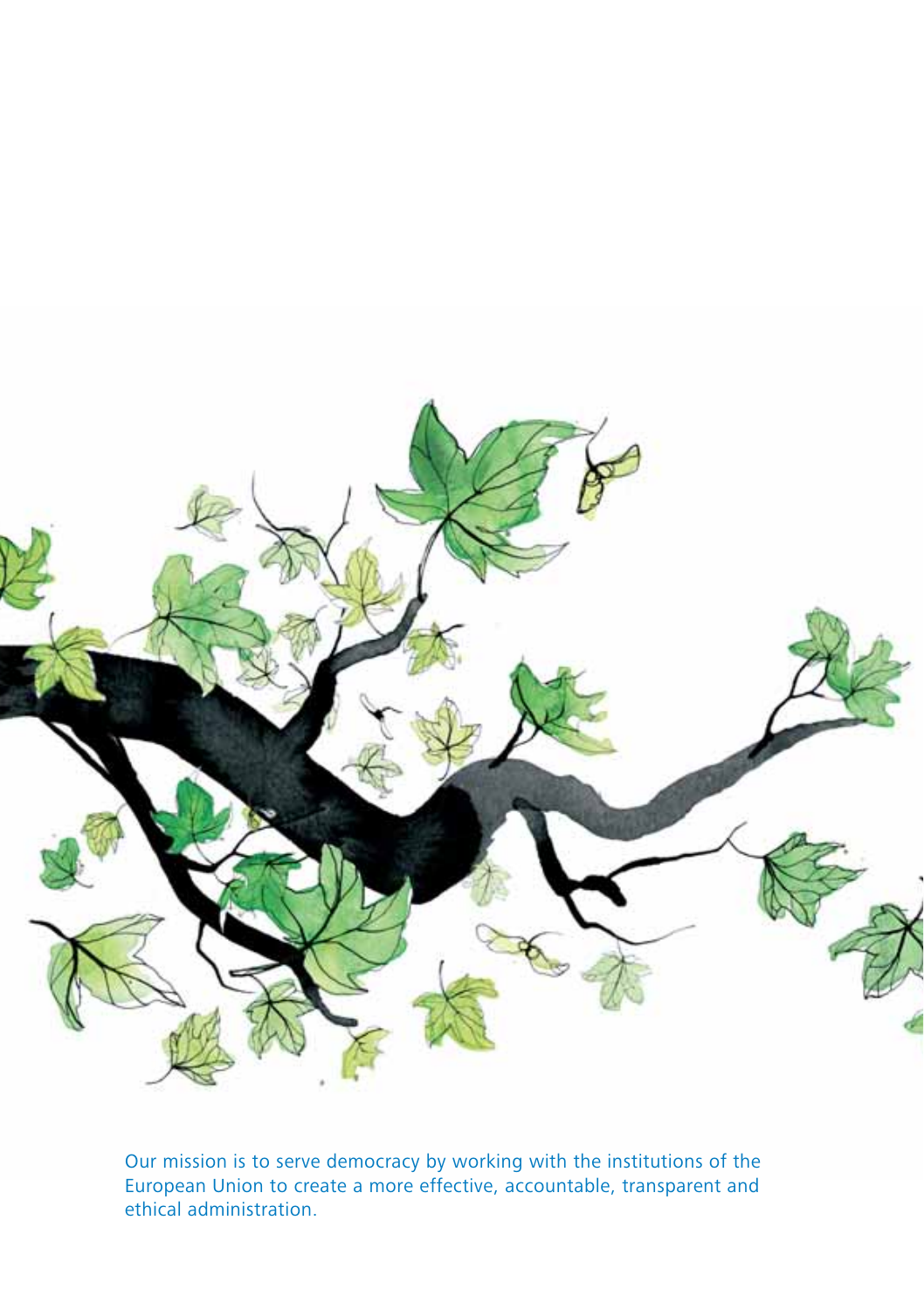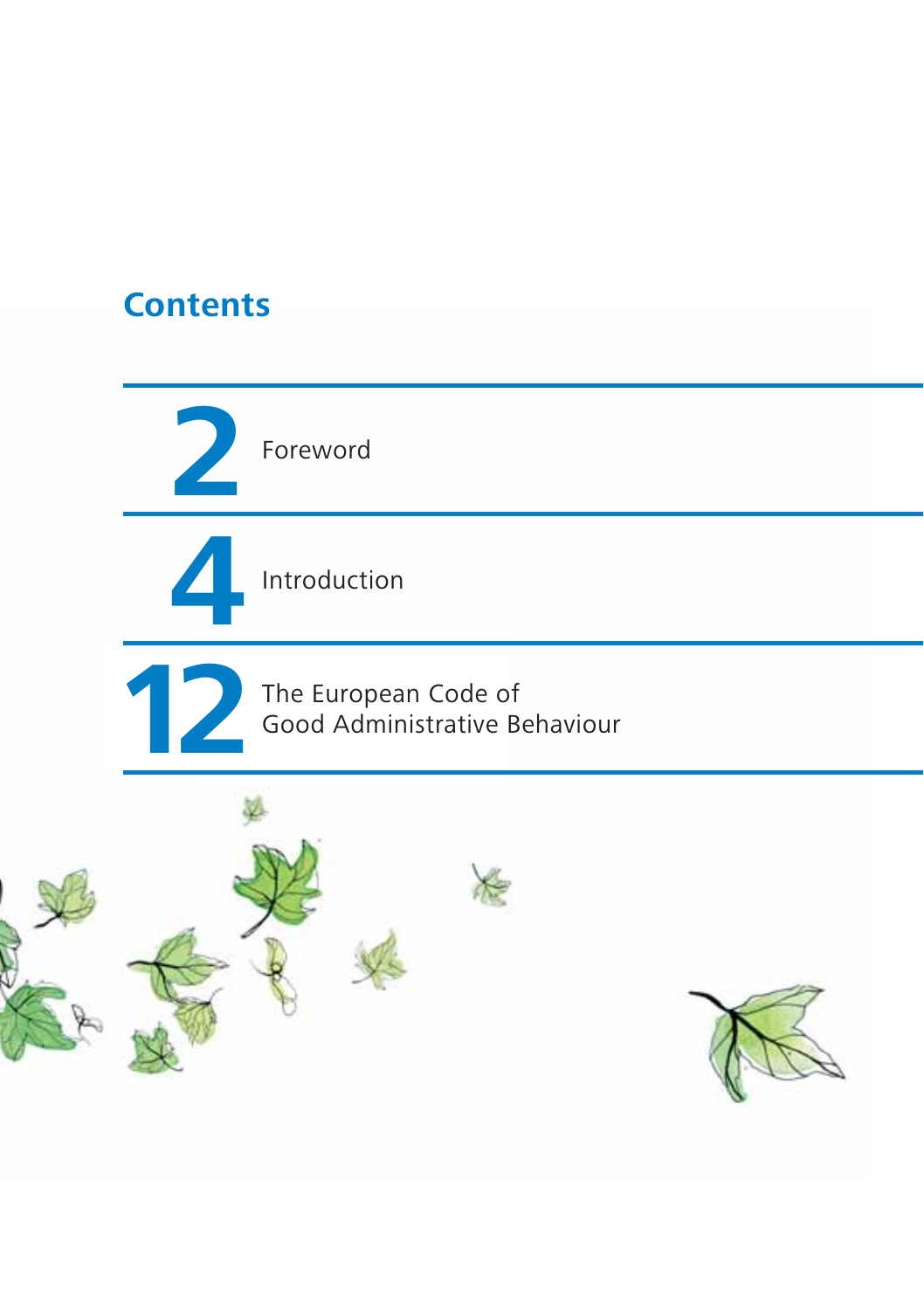# **Foreword**

Dear Reader,

I am delighted to present you with this updated version of *The European Code of Good Administrative Behaviour* — first endorsed by the European Parliament in 2001.

As European Ombudsman, I have witnessed the integrity, dedication and humanity of many European public servants. This Code is designed to support those efforts by sharing best practice and by promoting — within the institutions and beyond — a harmonised, citizen-focused European administrative culture that both listens to, and learns from, its interactions with citizens, businesses and stakeholders.

The code provides guidance on practical steps towards greater effectiveness, transparency and accountability and my office is always happy to provide additional informal advice if necessary.

EU institutions, by their nature, draw on a wealth of experience and perspective from the Member States. Creating an agreed and harmonised culture of service can therefore be challenging. However, increasingly, the institutions are becoming aware of the practical business case for a citizen-centred approach, and I hope that this will continue.

I believe that the need for this Code has never been greater as we undergo unprecedented scrutiny of European decision-making. I am confident that the decision-making processes are in general robust enough to meet these scrutiny demands. The institutions must however accept such scrutiny as an accountability norm and not become defensive or evasive.

EU citizens have a fundamental right to good administration under the Charter. The institutions must consequently welcome change and challenge and be proactive in improving and enhancing the quality and efficiency of their work.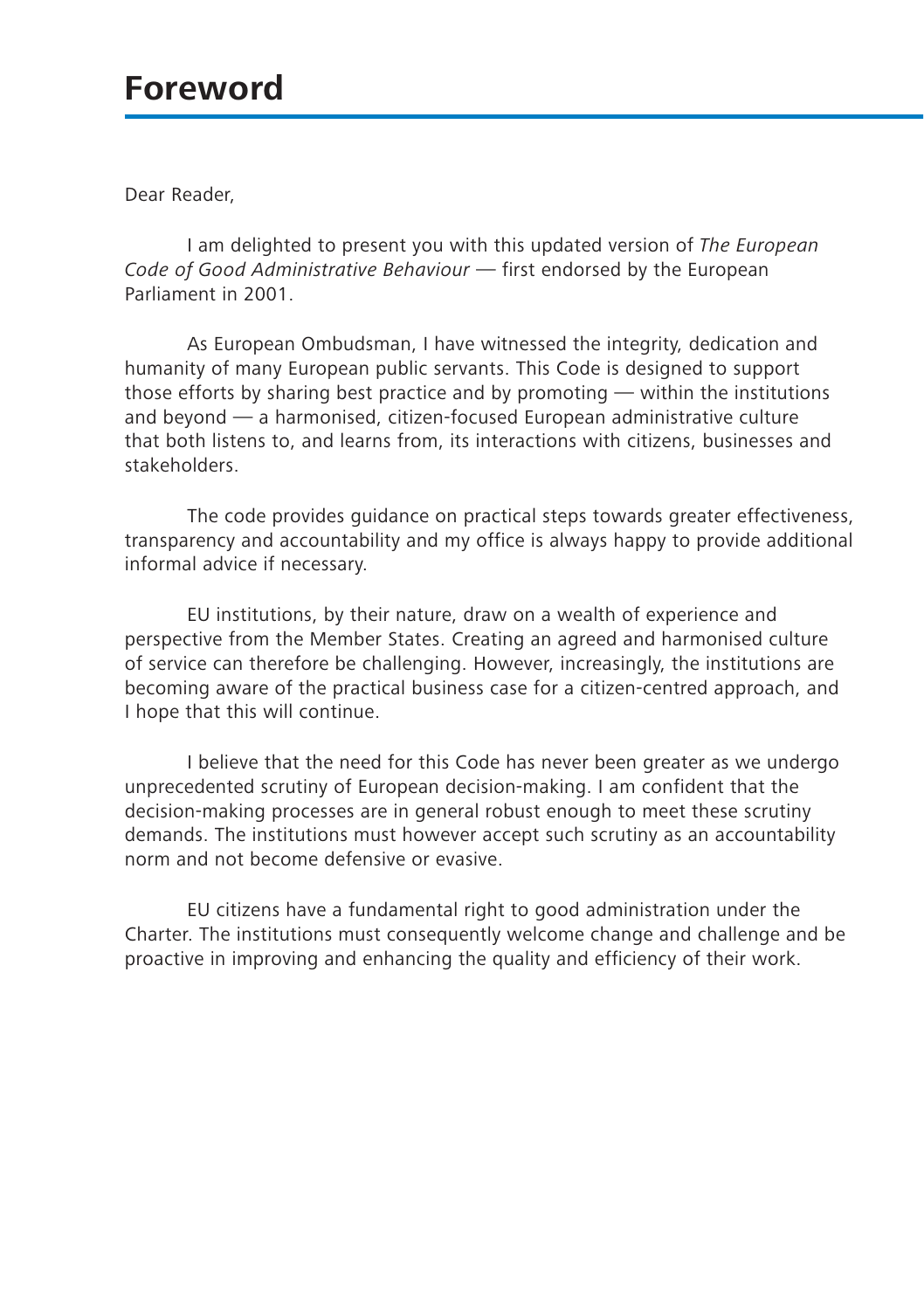This is my institution's contribution to meeting those challenges. Thank you for taking the time to consider this Code and my office stands ready to assist you with any queries you may have.

*Le gach dea-ghuí,*

Emily O'Reilly European Ombudsman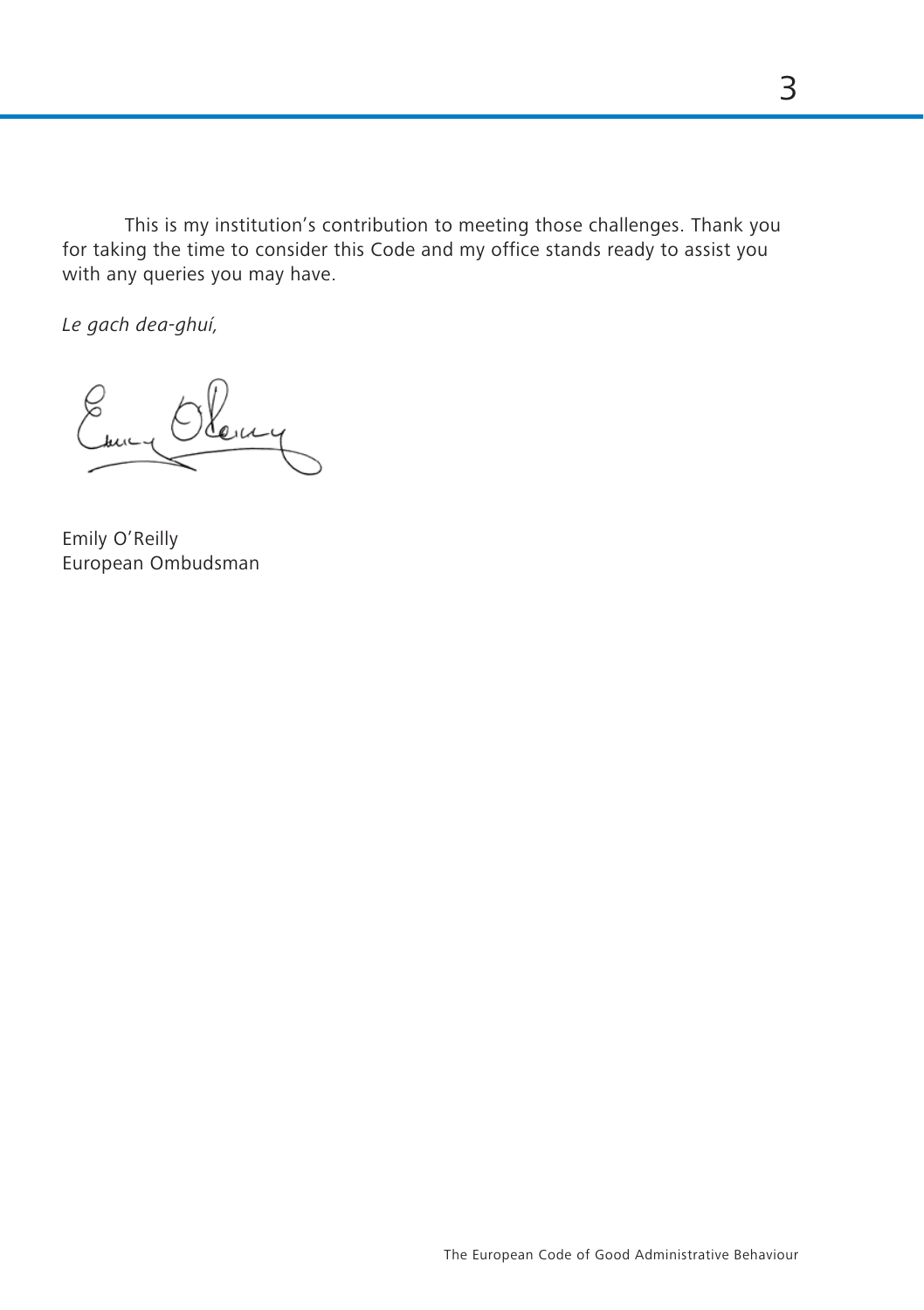Good administration by the institutions, bodies, offices, and agencies of the European Union (the 'EU institutions') benefits all European citizens and residents. It is of particular importance to persons who have direct dealings with the EU institutions.

Since its approval by the European Parliament in 2001, *The European Code of Good Administrative Behaviour* has become a vital instrument for putting the principle of good administration into practice. It helps individual citizens to understand and obtain their rights, and promotes the public interest in an open, efficient, and independent European administration.

The Code helps citizens to know what administrative standards they are entitled to expect from the EU institutions. It also serves as a useful guide for civil servants in their relations with the public. By making the principle of good administration more concrete, the Code helps to encourage the highest standards of administration.

At the same time as approving the Code, the European Parliament also adopted a resolution calling on the European Ombudsman to apply the Code when examining whether maladministration has occurred. Accordingly, the Ombudsman makes appropriate references to the Code during her inquiries, as well as in her proactive work to promote good administration.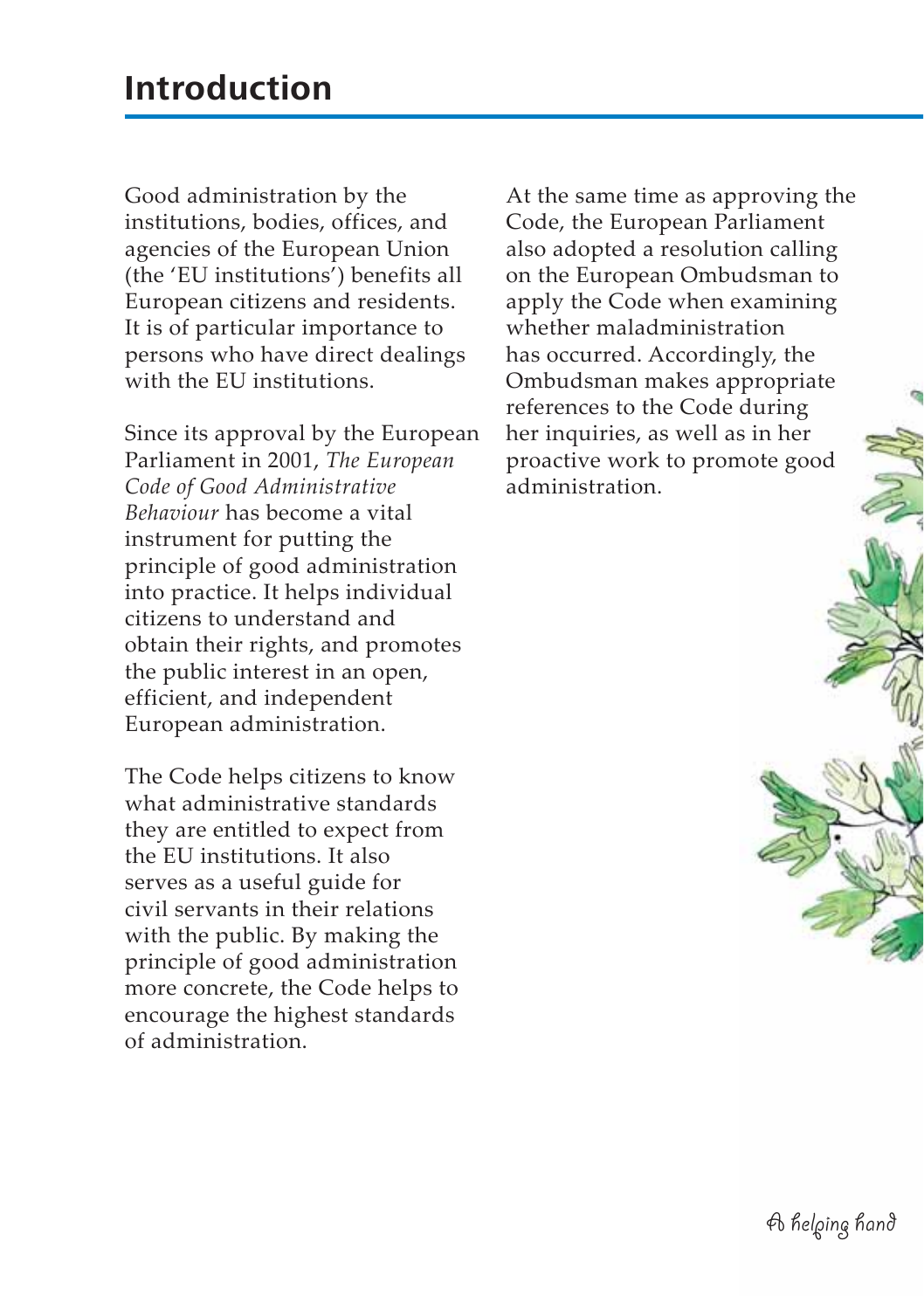

Article 228 of the Treaty on the Functioning of the European Union empowers the European Ombudsman to conduct inquiries into maladministration in the activities of the Union institutions, bodies, offices, and agencies, with the exception of the Court of Justice of the European Union acting in its judicial role.

Every citizen of the Union has the right to complain to the Ombudsman. Residents, companies, and associations may also lodge complaints.

This right is one of the fundamental rights of citizenship of the Union, guaranteed by the Charter of Fundamental Rights (Article 43).

There is no requirement that the complainant must be personally affected by the maladministration or have any special interest in the case.

The Ombudsman also conducts inquiries on her own initiative.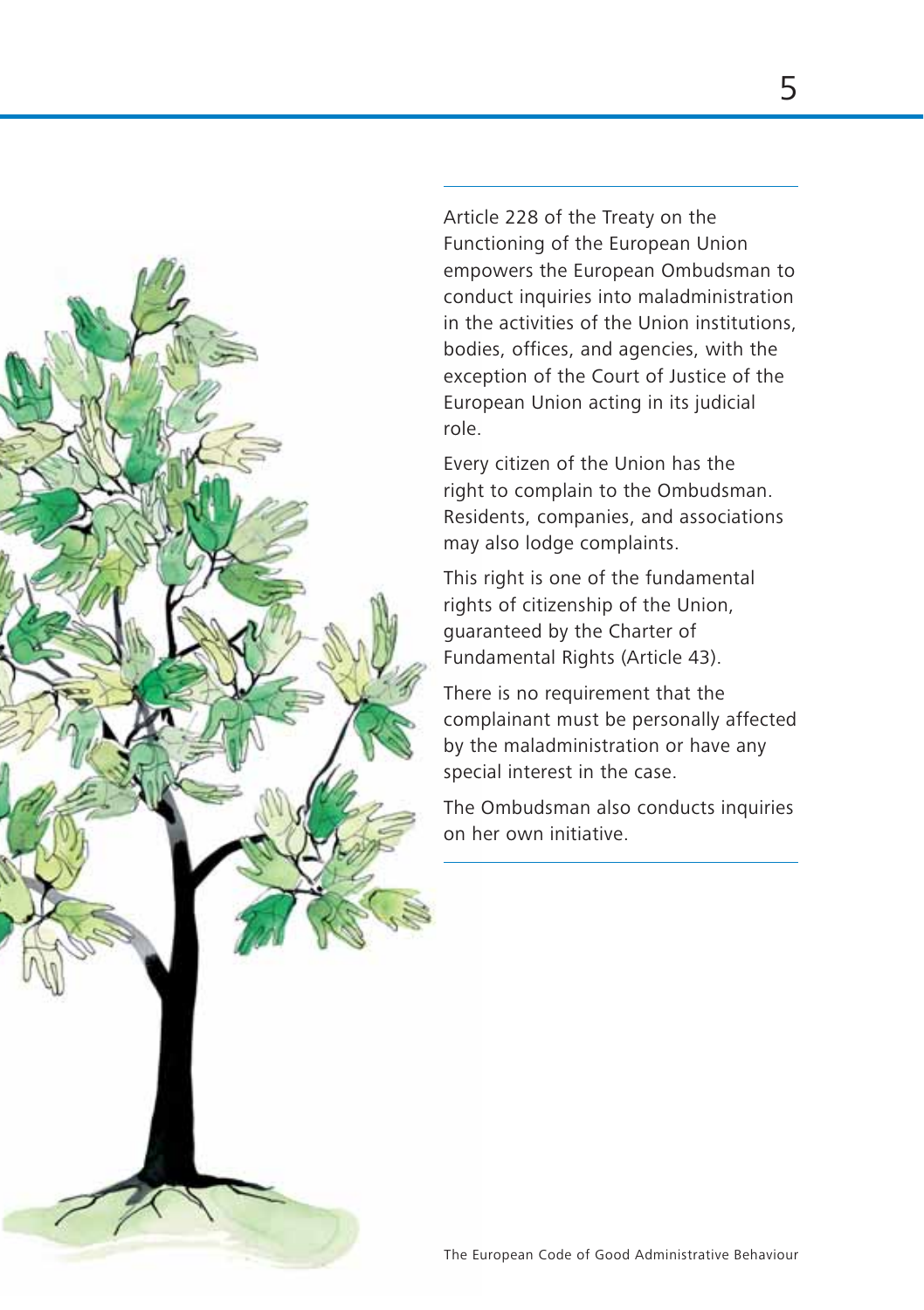#### **The right to good administration**

The Ombudsman has no power to make legally binding decisions, nor is *The European Code of Good Administrative Behaviour* a legally binding instrument. Elements of the Code overlap, however, with the fundamental right to good administration, which is enshrined in Article 41 of the Charter of Fundamental Rights of

Since the entry into force of the Lisbon Treaty in December 2009, the Charter of Fundamental Rights has the same legal value as the Treaties. As a result, everyone is now legally entitled to good administration of his or her affairs by the EU institutions.

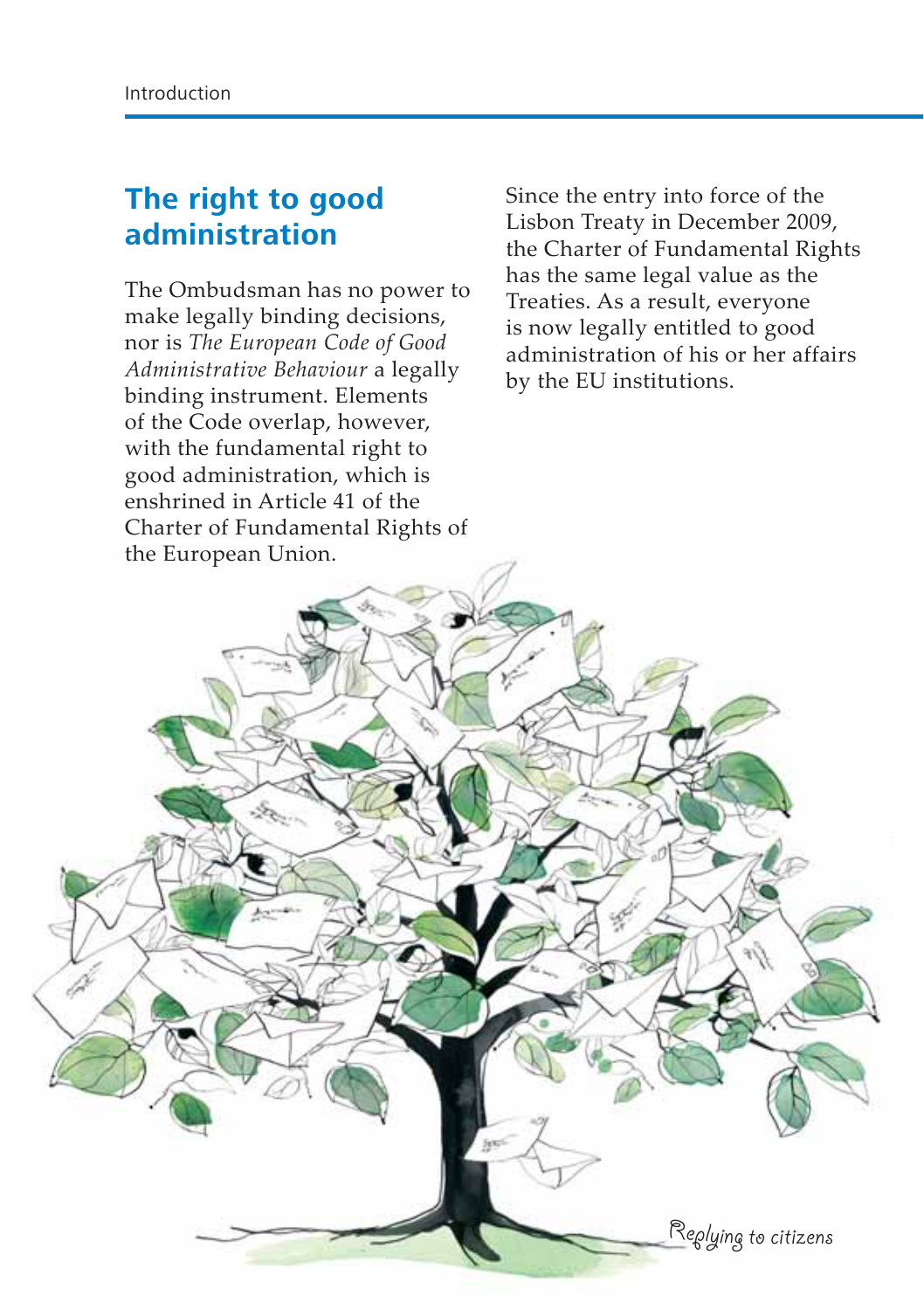#### **Right to good administration (Article 41 of the Charter of Fundamental Rights of the European Union)**

**1.** Every person has the right to have his or her affairs handled impartially, fairly and within a reasonable time by the institutions, bodies, offices and agencies of the Union.

**2.** This right includes:

a. the right of every person to be heard. before any individual measure which would affect him or her adversely is taken;

b. the right of every person to have access to his or her file, while respecting the legitimate interests of confidentiality and of professional and business secrecy;

c. the obligation of the administration to give reasons for its decisions.

**3.** Every person has the right to have the Union make good any damage caused by its institutions or by its servants in the performance of their duties, in accordance with the general principles common to the laws of the Member States.

**4.** Every person may write to the institutions of the Union in one of the languages of the Treaties and must have an answer in the same language.







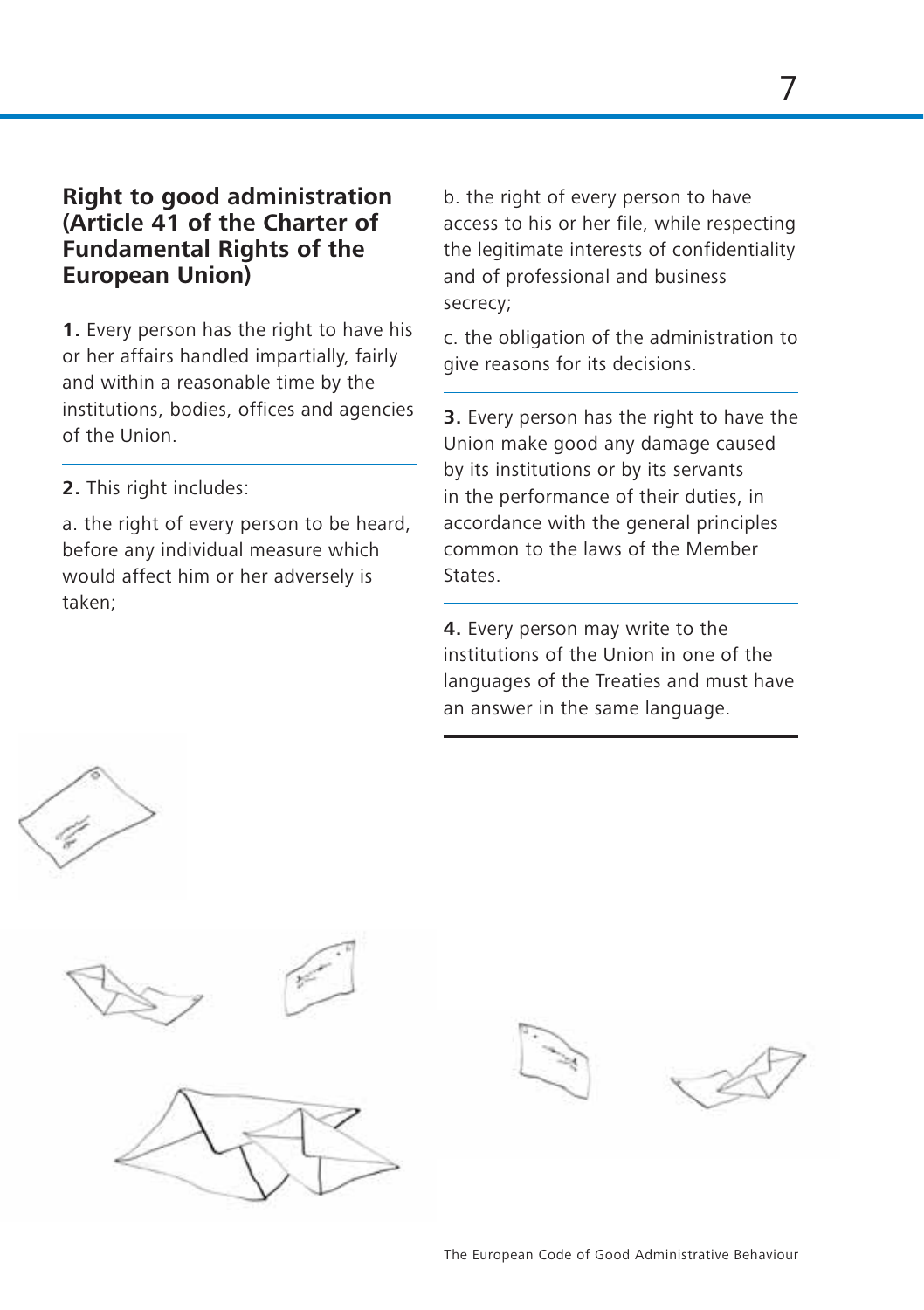### **The public service principles**

The full and correct application of the Code, of the Charter of Fundamental Rights, and of EU law in general, depends on the existence of an administrative culture of service, in which civil servants understand and internalise the principles of good administration.

Ethical standards constitute a vital component of the culture of service.

In June 2012, following a public consultation, the Ombudsman published a high-level distillation of the ethical standards to which the EU public administration adheres. These took the form of five public service principles which are set out immediately below.

#### **Public service principles that should guide EU civil servants**

#### **1. Commitment to the European Union and its citizens**

Civil servants should be conscious that the Union's institutions exist in order to serve the interests of the Union and of its citizens in fulfilling the objectives of the Treaties.

They should make recommendations and decisions only to serve these interests.

Civil servants should carry out their functions to the best of their abilities and strive to meet the highest professional standards at all times.

They should be mindful of their position of public trust and set a good example to others.

#### **2. Integrity**

Civil servants should be guided by a sense of propriety and conduct themselves at all times in a manner that would bear the closest public scrutiny. This obligation is not fully discharged merely by acting within the law.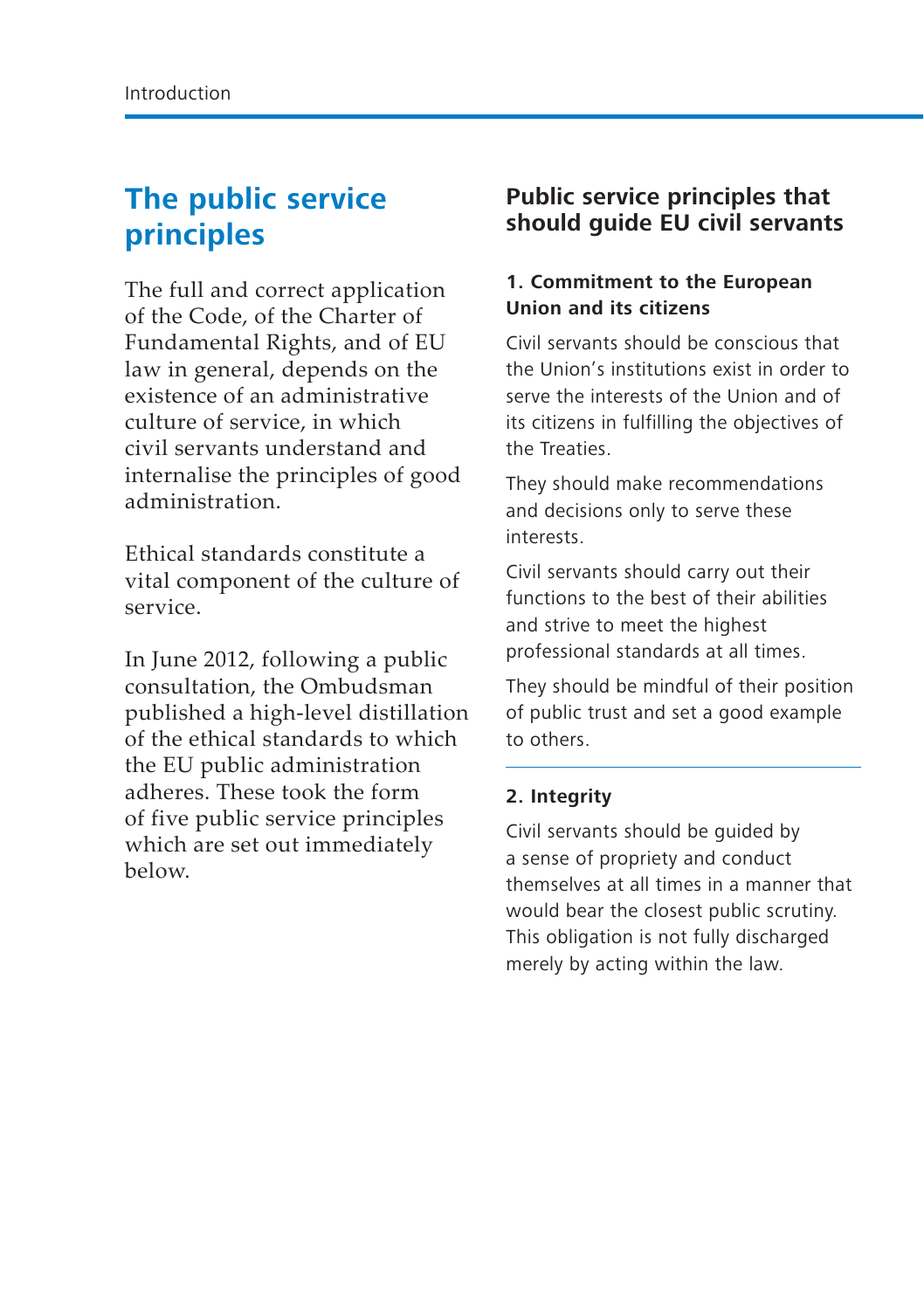Civil servants should not place themselves under any financial or other obligation that might influence them in the performance of their functions, including by the receipt of gifts. They should promptly declare any private interests relating to their functions.

Civil servants should take steps to avoid conflicts of interest and the appearance of such conflicts. They should take swift action to resolve any conflict that arises. This obligation continues after leaving office.

#### **3. Objectivity**

Civil servants should be impartial, openminded, guided by evidence, and willing to hear different viewpoints. They should be ready to acknowledge and correct mistakes.

In procedures involving comparative evaluations, civil servants should base recommendations and decisions only on merit and any other factors expressly prescribed by law.

Civil servants should not discriminate or allow the fact that they like, or dislike, a particular person to influence their professional conduct.

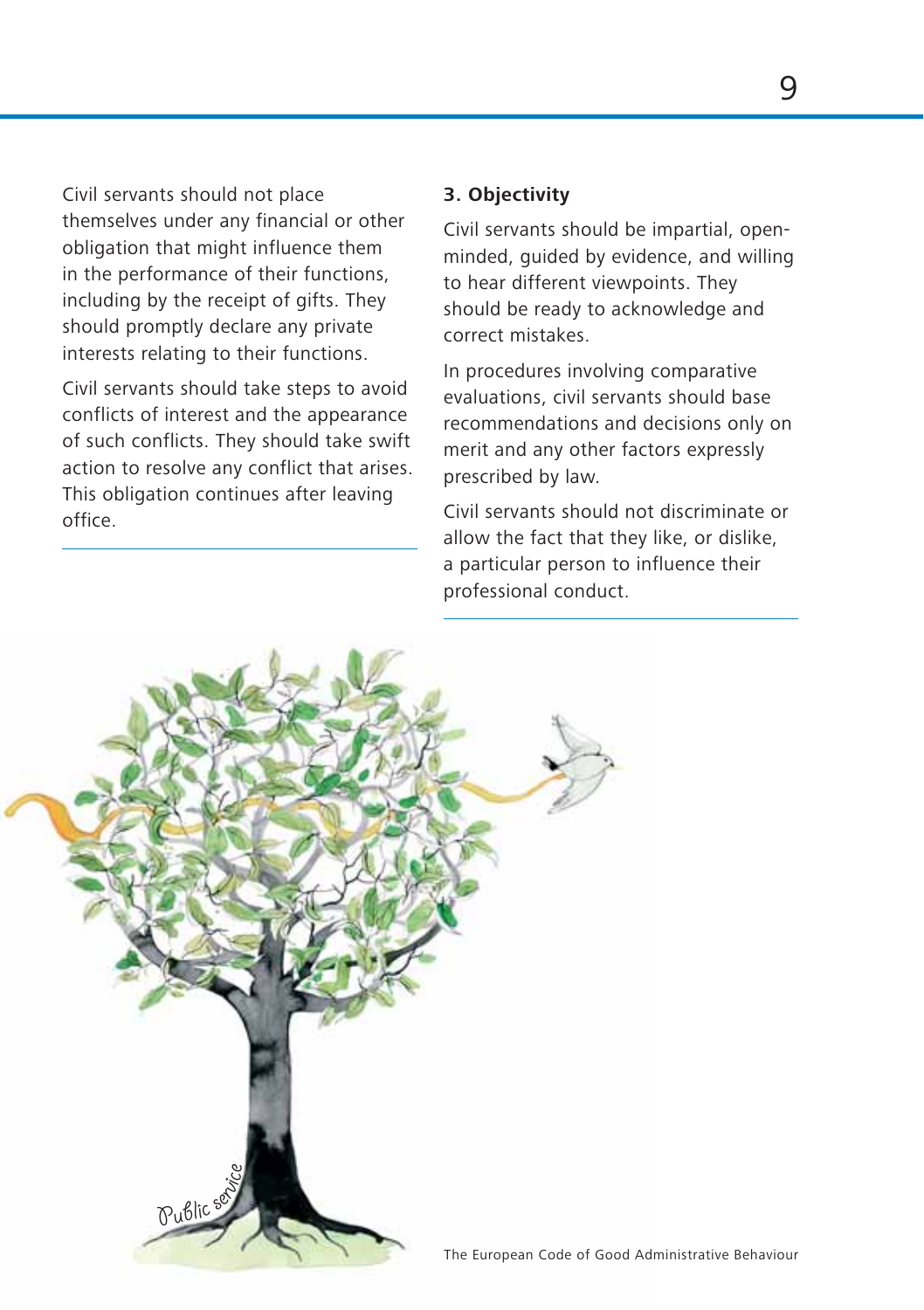#### **4. Respect for others**

Civil servants should act respectfully to each other and to citizens. They should be polite, helpful, timely, and co-operative.

They should make genuine efforts to understand what others are saying and express themselves clearly, using plain language.

Bearing the principles in mind can help civil servants to understand and apply rules and principles correctly, and guide them towards the right decision in situations where they should exercise judgement.

Transparency

#### **5. Transparency**

Civil servants should be willing to explain their activities and to give reasons for their actions.

They should keep proper records and welcome public scrutiny of their conduct, including their compliance with these public service principles.

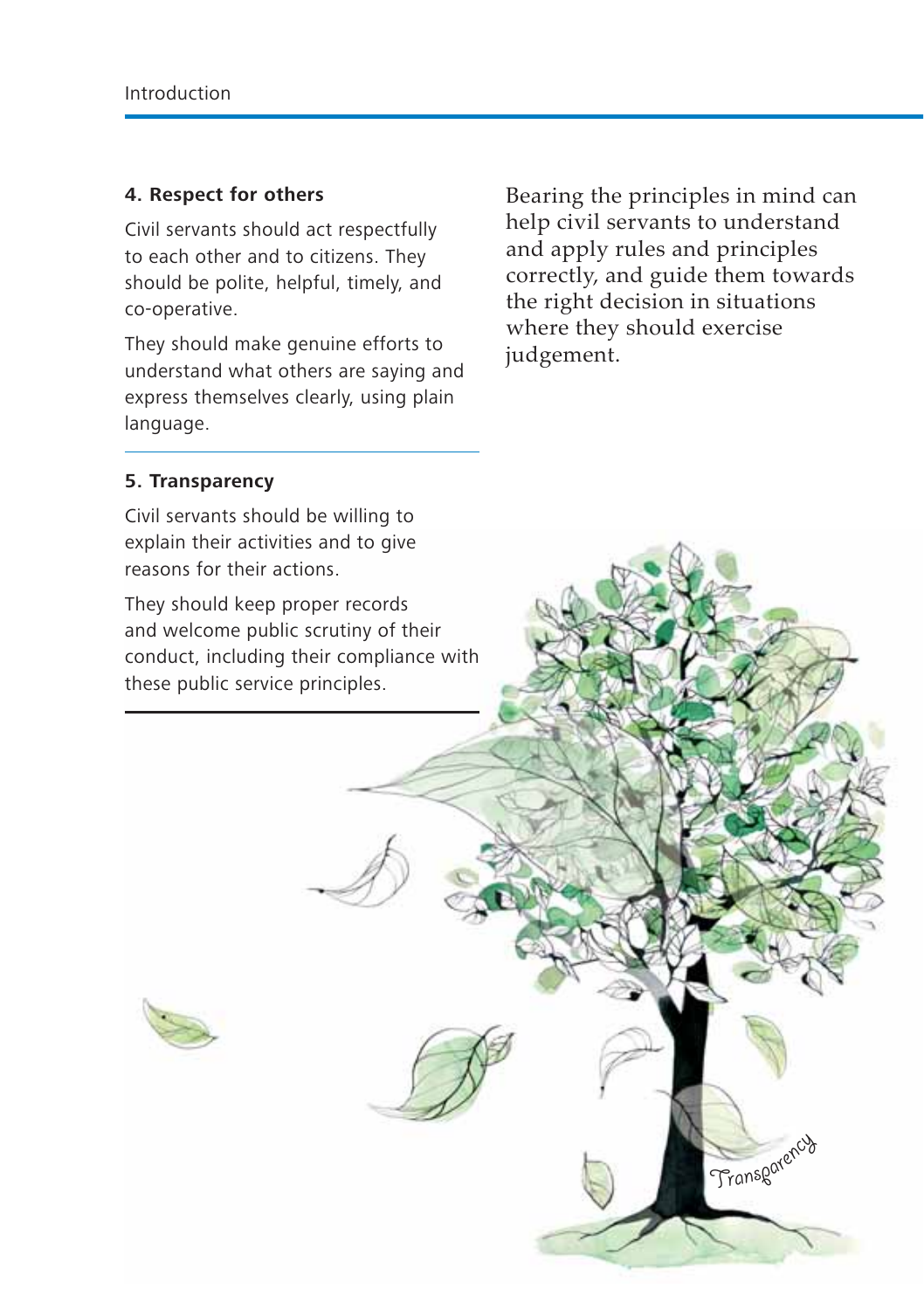The principles thus help to raise the quality of public administration, strengthen the rule of law, and make it less likely that discretionary power will be used arbitrarily.

Whenever relevant, the Ombudsman refers to the principles during inquiries into possible maladministration in the activities of the EU institutions, bodies, offices, and agencies.

#### **The Code and the Member States**

The Code, like Article 41 of the Charter and the public service principles, is directly applicable only to the institutions and civil servants of the European Union.

Nonetheless, the Code has provided inspiration for certain similar texts in Member States of the European Union, candidate states and third countries.

Furthermore, as the explanations that accompany the Charter of Fundamental Rights make clear, the right to good administration is based on the case law of the Court of Justice concerning good administration as a general principle of EU law. Such general principles also bind the Member States when they are acting within the scope of EU law.

FD.

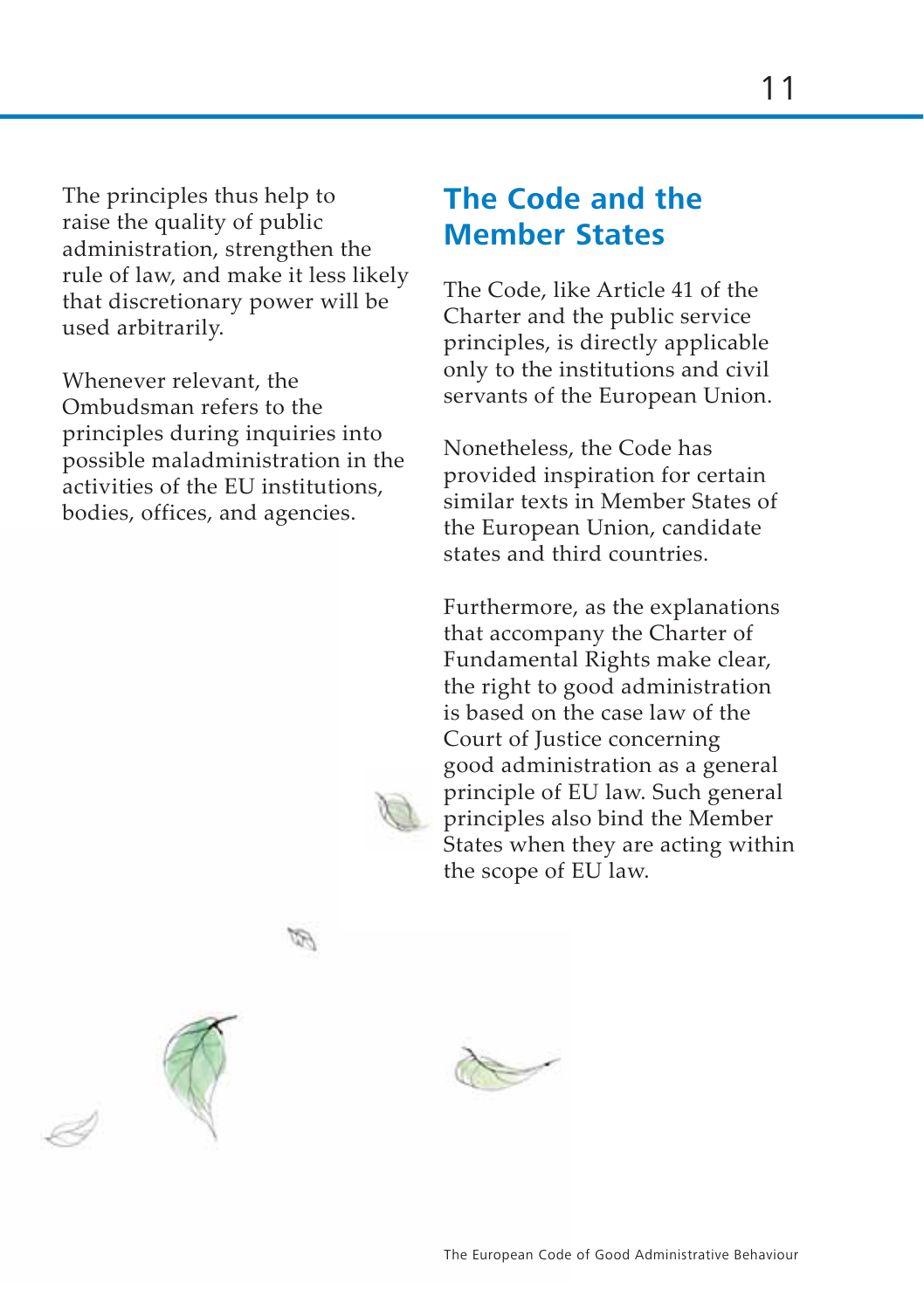# **The European Code of Good Administrative Behaviour**

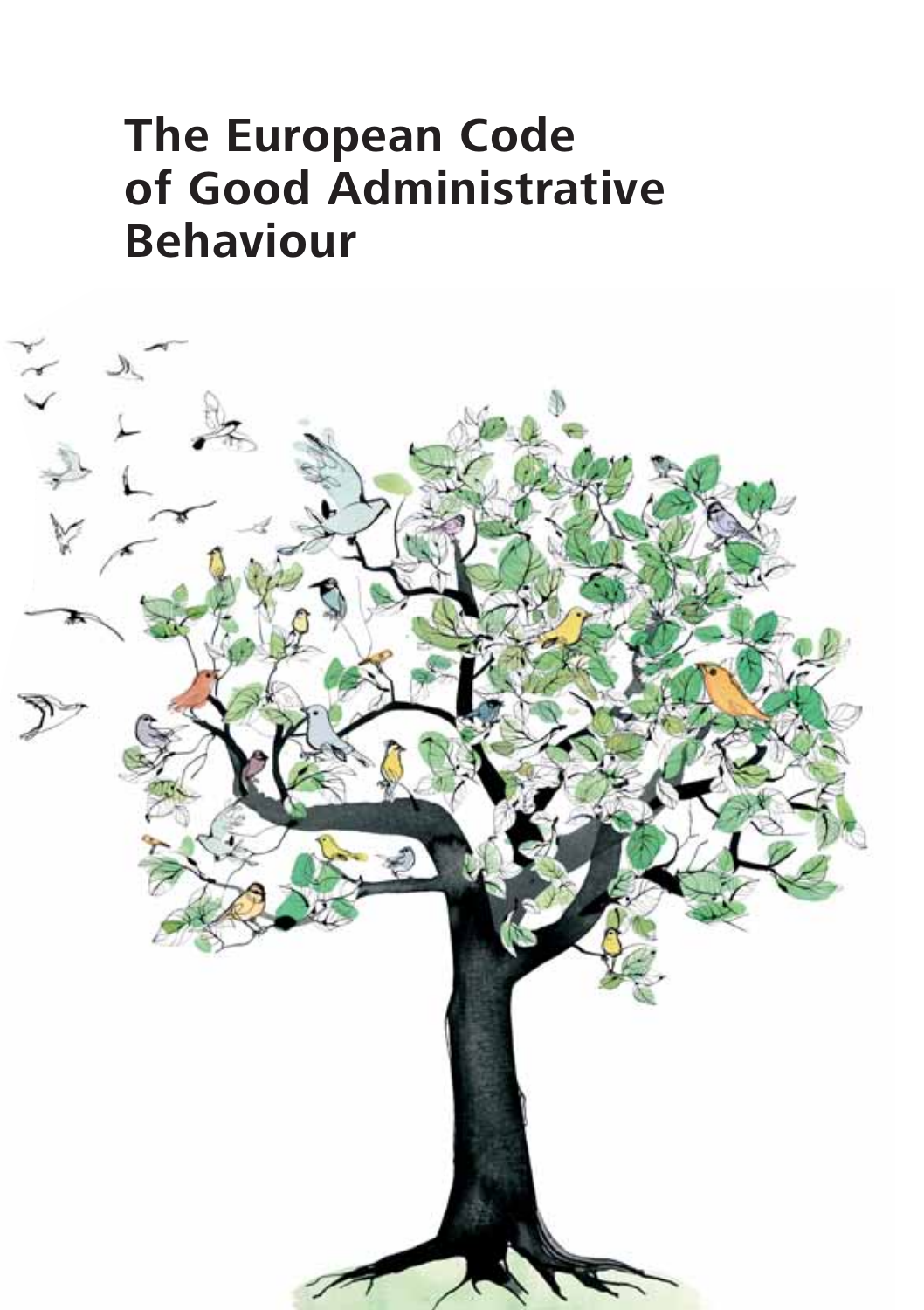**The Code approved by the European Parliament contains the following substantive provisions<sup>1</sup>:**

#### **Article 1** General provision

In their relations with the public, the institutions and their officials shall respect the principles which are laid down in this Code of Good Administrative Behaviour, hereafter referred to as "the Code".

#### **Article 2** Personal scope of application

**1**. The Code shall apply to all officials and other servants to whom the Staff Regulations and the Conditions of employment of other servants apply, in their relations with the public. Hereafter the term "official" refers to both the officials and the other servants.

**2**. The institutions and their administrations will take the necessary measures to ensure that the provisions set out in this Code also apply to other persons working for them, such as persons employed under private law contracts, experts on secondment from national civil services, and trainees.

**3**. The term "public" refers to natural and legal persons, whether they reside or have their registered office in a Member State or not.

**4**. For the purpose of this Code:

a. the term "institution" shall mean an EU institution, body, office, or agency;

b. "Official" shall mean an official or other servant of the European Union.

#### **Article 3** Material scope of application

**1**. This Code contains the general principles of good administrative behaviour which apply to all relations of the institutions and their administrations with the public, unless they are governed by specific provisions.

**2**. The principles set out in this Code do not apply to the relations between the institution and its officials. Those relations are governed by the Staff Regulations.

**1**. The text that follows has been updated to take account of the changes made by the Treaty of Lisbon to the nomenclature of the Treaties and the numbering of their articles, as well as the 2008 revision of the Statute of the Ombudsman. Certain typographical and linguistic errors have also been corrected.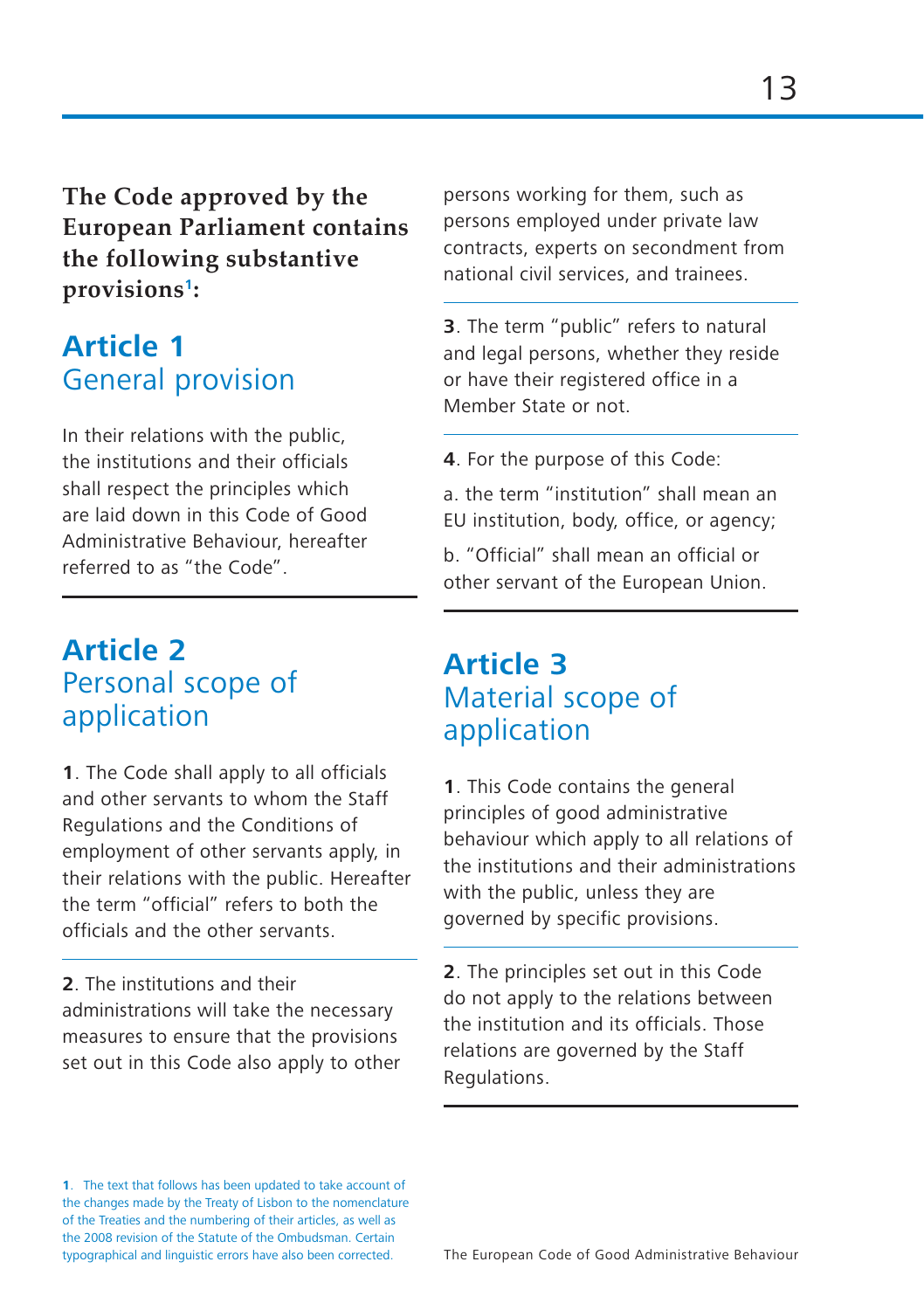### **Article 4 Lawfulness**

The official shall act according to law and apply the rules and procedures laid down in EU legislation. The official shall in particular take care to ensure that decisions which affect the rights or interests of individuals have a basis in law and that their content complies with the law.

#### **Article 5** Absence of discrimination

**1**. In dealing with requests from the public and in taking decisions, the official shall ensure that the principle of equality of treatment is respected. Members of the public who are in the same situation shall be treated in a similar manner.

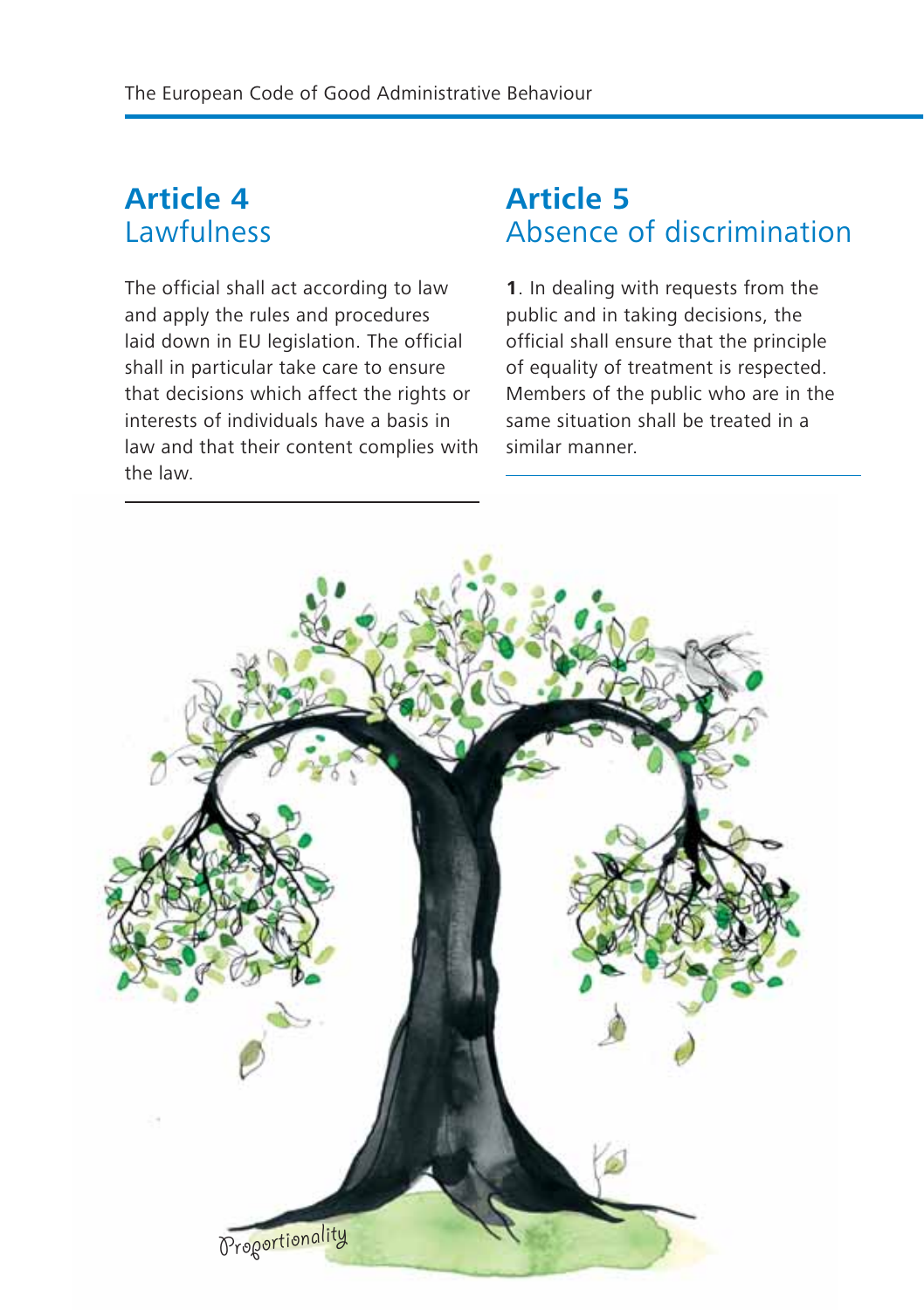**2**. If any difference in treatment is made, the official shall ensure that it is justified by the objective relevant features of the particular case.

**3**. The official shall in particular avoid any unjustified discrimination between members of the public based on nationality, sex, race, colour, ethnic or social origin, genetic features, language, religion or belief, political or any other opinion, membership of a national minority, property, birth, disability, age, or sexual orientation.

### **Article 6 Proportionality**

**1**. When taking decisions, the official shall ensure that the measures taken are proportional to the aim pursued. The official shall in particular avoid restricting the rights of the citizens or imposing charges on them, when those restrictions or charges are not in a reasonable relation with the purpose of the action pursued.

**2**. When taking decisions, the official shall respect the fair balance between the interests of private persons and the general public interest.

#### **Article 7** Absence of abuse of power

Powers shall be exercised solely for the purposes for which they have been conferred by the relevant provisions. The official shall in particular avoid using those powers for purposes which have no basis in the law or which are not motivated by any public interest.

#### **Article 8** Impartiality and independence

**1**. The official shall be impartial and independent. The official shall abstain from any arbitrary action adversely affecting members of the public, as well as from any preferential treatment on any grounds whatsoever.

**2**. The conduct of the official shall never be guided by personal, family, or national interest or by political pressure. The official shall not take part in a decision in which he or she, or any close member of his or her family, has a financial interest.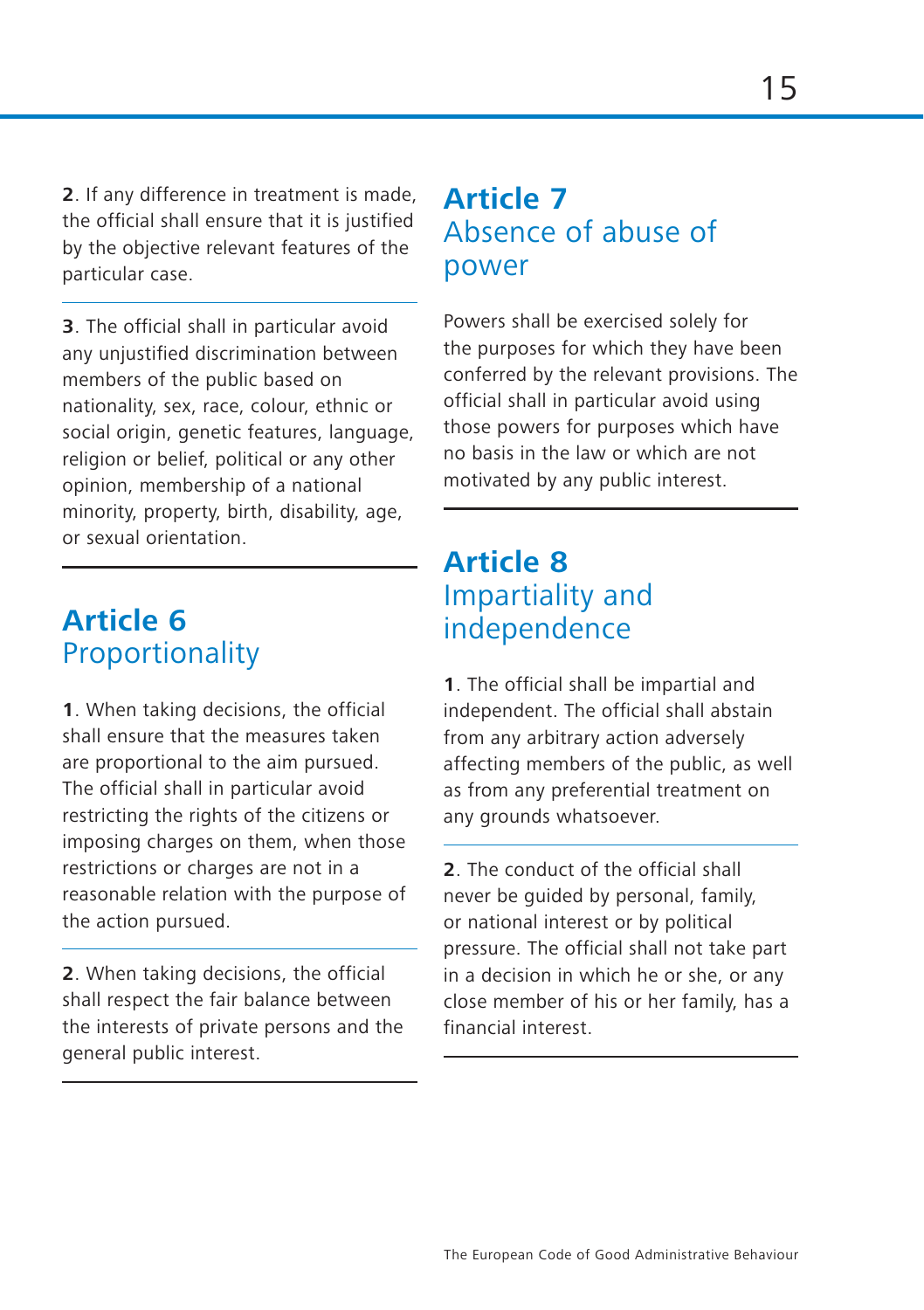# **Article 9 Objectivity**

When taking decisions, the official shall take into consideration the relevant factors and give each of them its proper weight in the decision, whilst excluding any irrelevant element from consideration.

### **Article 10** Legitimate expectations, consistency, and advice

**1**. The official shall be consistent in his or her own administrative behaviour as well as with the administrative action of the institution. The official shall follow the institution's normal administrative practices, unless there are legitimate grounds for departing from those practices in an individual case. Where such grounds exist, they shall be recorded in writing.

**2**. The official shall respect the legitimate and reasonable expectations that members of the public have in light of how the institution has acted in the past.

**3**. The official shall, where necessary, advise the public on how a matter which comes within his or her remit is to be pursued and how to proceed in dealing with the matter.

#### **Article 11** Fairness

The official shall act impartially, fairly, and reasonably.

#### **Article 12 Courtesy**

**1**. The official shall be service-minded, correct, courteous, and accessible in relations with the public. When answering correspondence, telephone calls, and e-mails, the official shall try to be as helpful as possible and shall reply as completely and accurately as possible to questions which are asked.

**2**. If the official is not responsible for the matter concerned, he or she shall direct the citizen to the appropriate official.

**3**. If an error occurs which negatively affects the rights or interests of a member of the public, the official shall apologise for it and endeavour to correct the negative effects resulting from his or her error in the most expedient way and inform the member of the public of any rights of appeal in accordance with Article 19 of the Code.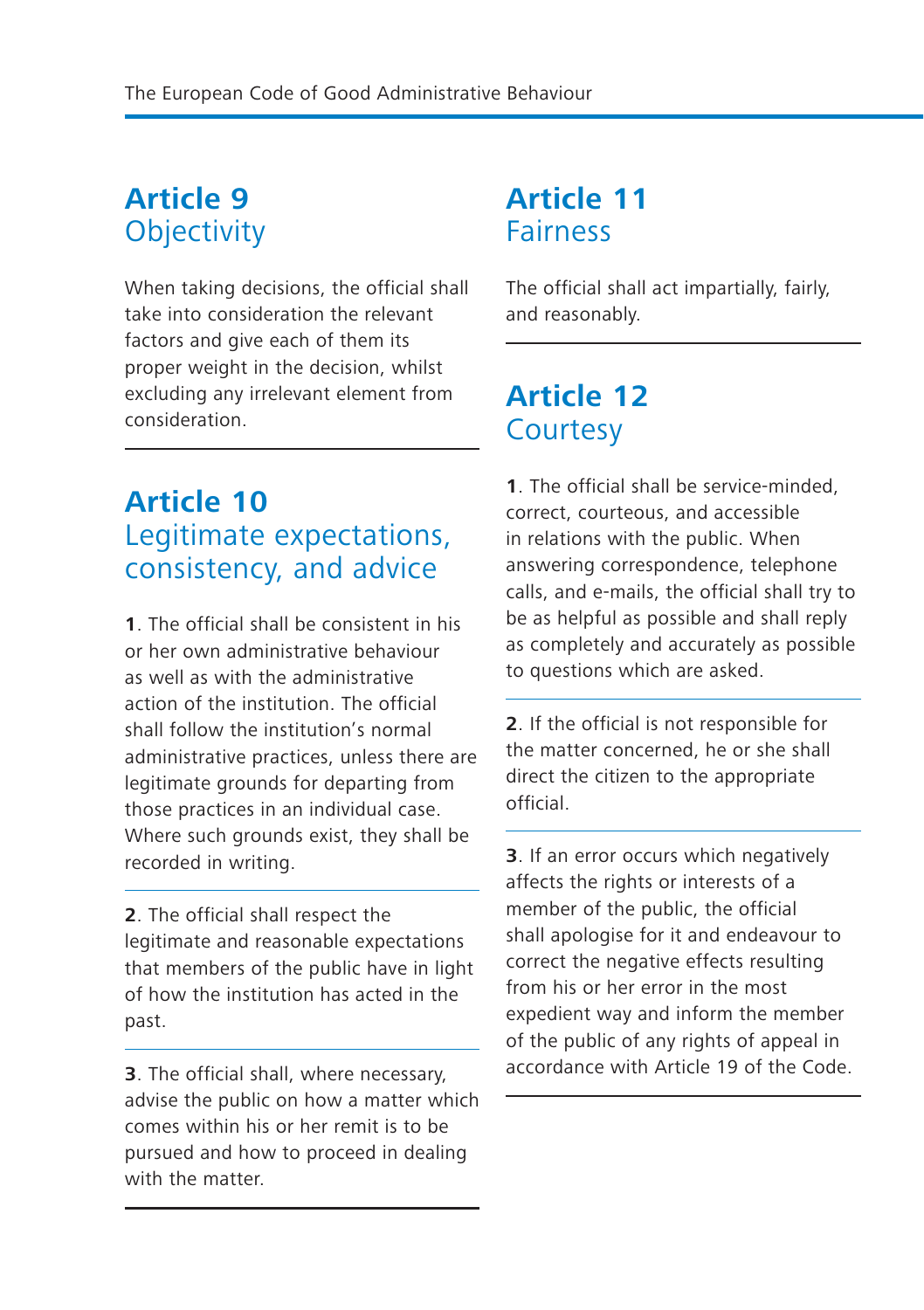#### **Article 13** Reply to letters in the language of the citizen

The official shall ensure that every citizen of the Union or any member of the public who writes to the institution in one of the Treaty languages receives an answer in the same language. The same shall apply as far as possible to legal persons such as associations (NGOs) and companies.

 $\epsilon$ 

## **Article 14** Acknowledgement of receipt and indication of the competent official

**1**. Every letter or complaint to the institution shall receive an acknowledgement of receipt within a period of two weeks, except if a substantive reply can be sent within that period.

**2**. The reply or acknowledgement of receipt shall indicate the name and the telephone number of the official who is dealing with the matter, as well as the service to which he or she belongs.

**3**. No acknowledgement of receipt and no reply need be sent in cases where letters or complaints are abusive because of their excessive number or because of their repetitive or pointless character.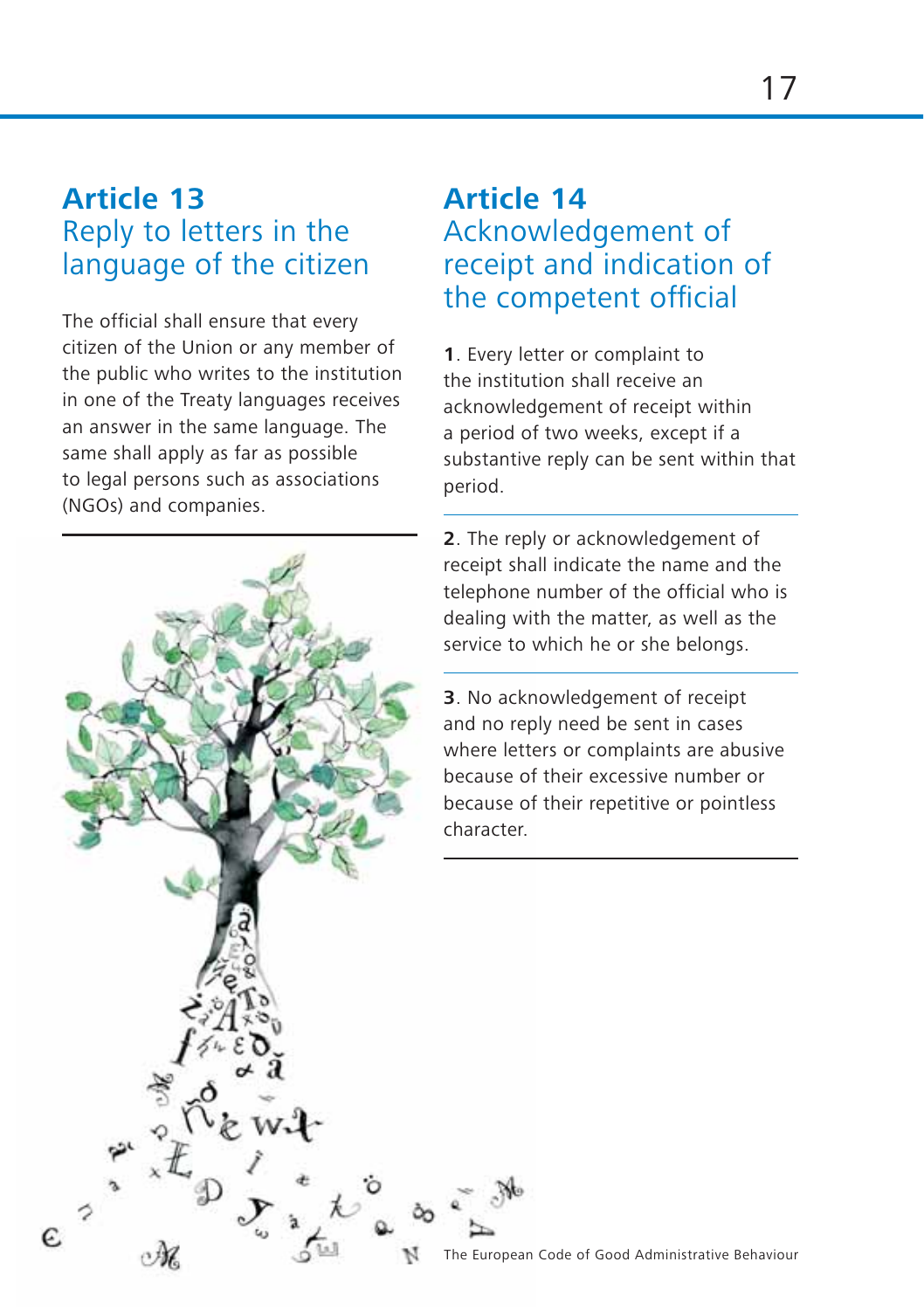### **Article 15** Obligation to transfer to the competent service of the institution

**1**. If a letter or a complaint to the institution is addressed or transmitted to a Directorate General, Directorate, or Unit which has no competence to deal with it, its services shall ensure that the file is transferred without delay to the competent service of the institution.

**2**. The service which originally received the letter or complaint shall inform the author of this transfer and shall indicate the name and the telephone number of the official to whom the file has been passed.

**3**. The official shall alert the member of the public or organisation to any errors or omissions in documents and provide an opportunity to rectify them.

### **Article 16** Right to be heard and to make statements

**1**. In cases where the rights or interests of individuals are involved, the official shall ensure that, at every stage in the decision-making procedure, the rights of defence are respected.

**2**. Every member of the public shall have the right, in cases where a decision affecting his or her rights or interests has to be taken, to submit written comments and, when needed, to present oral observations before the decision is taken.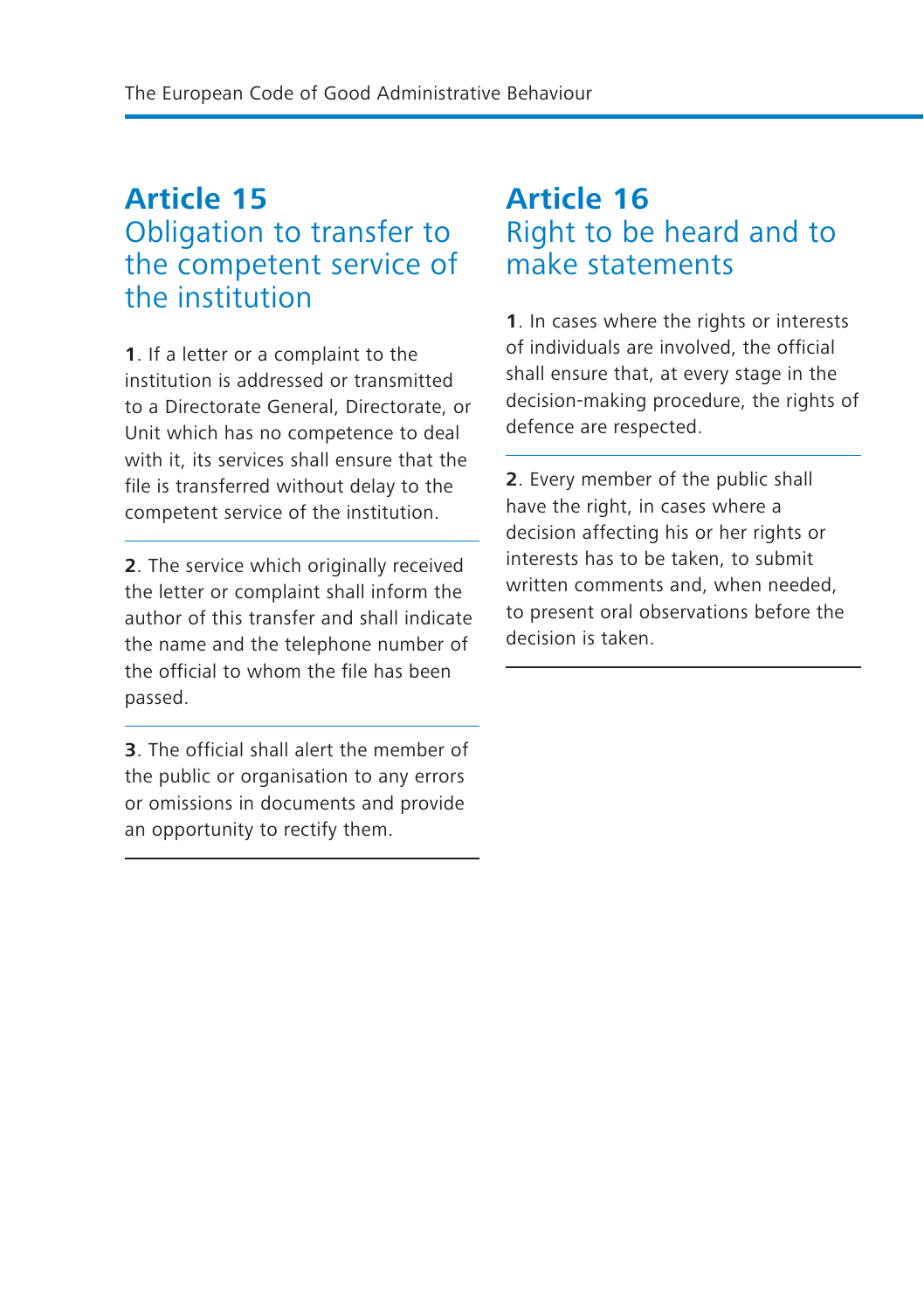#### **Article 17** Reasonable time-limit for taking decisions

**1**. The official shall ensure that a decision on every request or complaint to the institution is taken within a reasonable time-limit, without delay, and in any case no later than two months from the date of receipt. The same rule shall apply for answering letters from members of the public and for answers to administrative notes which the official has sent to his or her superiors requesting instructions regarding the decisions to be taken.

Timeliness

**2**. If a request or a complaint to the institution cannot, because of the complexity of the matters which it raises, be decided upon within the above mentioned time-limit, the official shall inform the author as soon as possible. In such a case, a definitive decision should be communicated to the author in the shortest possible time.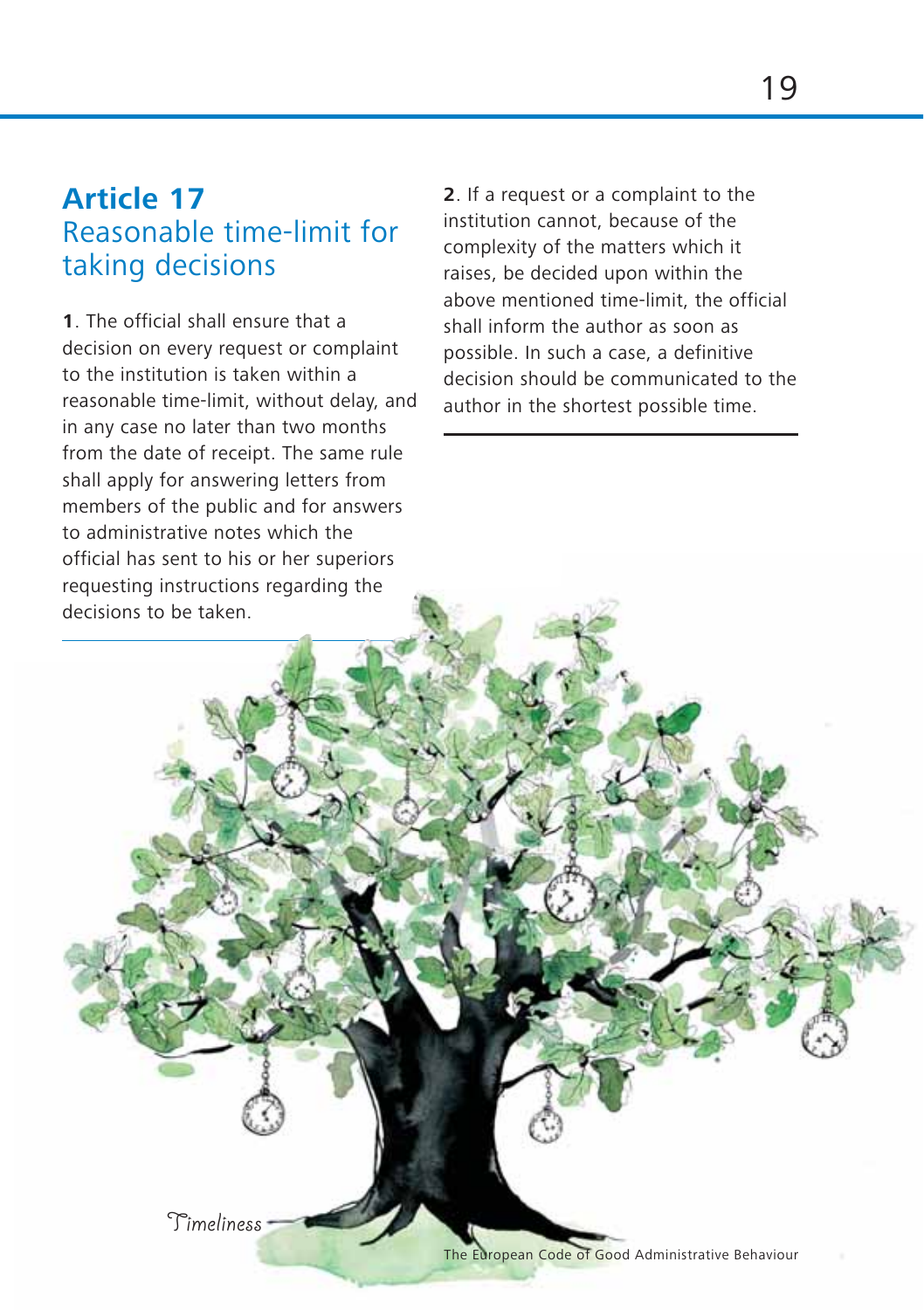### **Article 18** Duty to state the grounds of decisions

**1**. Every decision of the institution which may adversely affect the rights or interests of a private person shall state the grounds on which it is based by indicating clearly the relevant facts and the legal basis of the decision.

**2**. The official shall avoid making decisions which are based on brief or vague grounds, or which do not contain an individual reasoning.

**3**. If it is not possible, because of the large number of persons concerned by similar decisions, to communicate in detail the grounds of the decision and where standard replies are therefore sent, the official shall subsequently provide the citizen who expressly requests it with an individual reasoning.

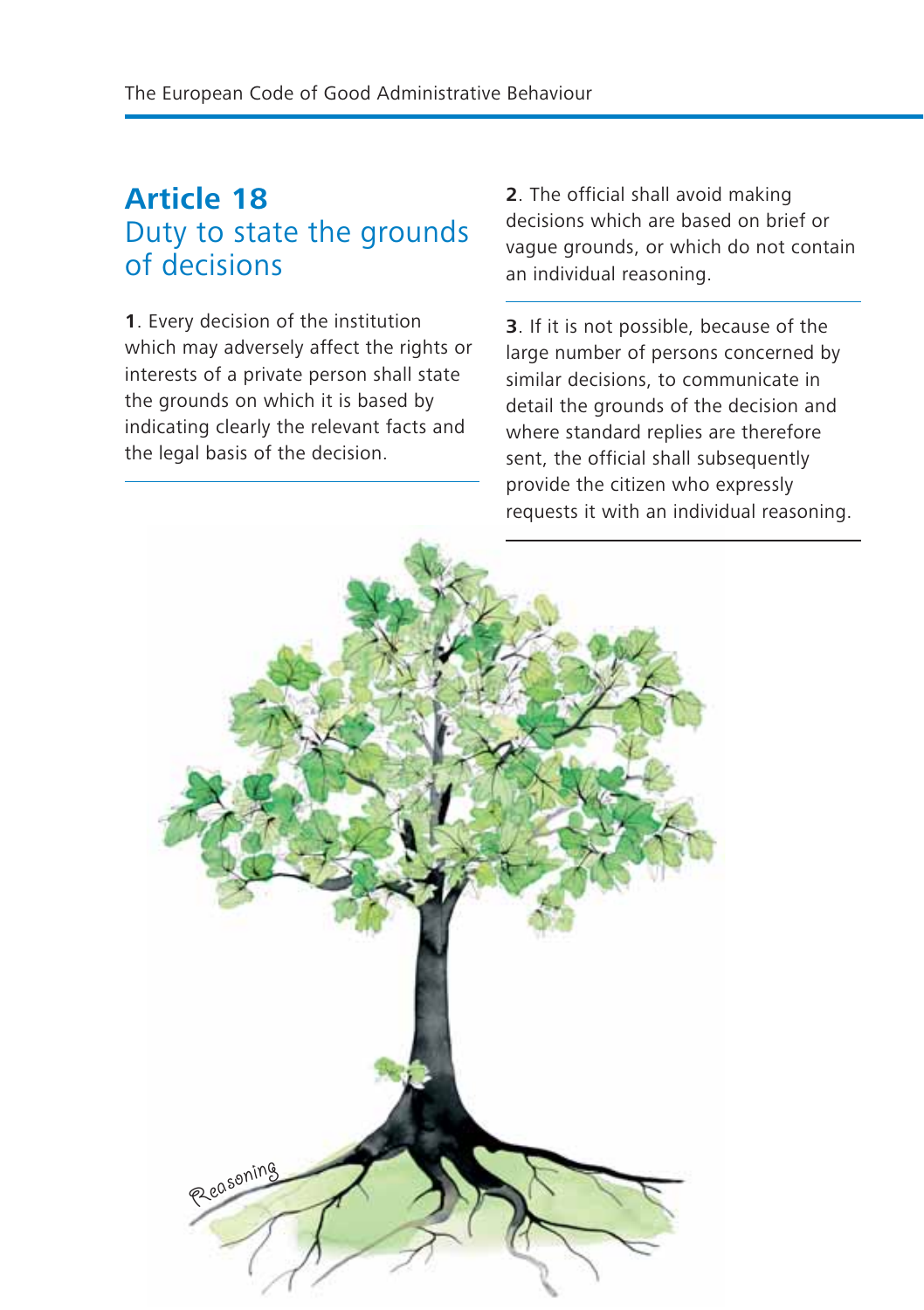#### **Article 19** Indication of appeal possibilities

**1**. A decision of the institution which may adversely affect the rights or interests of a private person shall contain an indication of the appeal possibilities available for challenging the decision. It shall in particular indicate the nature of the remedies, the bodies before which they can be exercised, and the time-limits for exercising them.

**2**. Decisions shall in particular refer to the possibility of judicial proceedings and complaints to the Ombudsman under the conditions specified in, respectively, Articles 263 and 228 of the Treaty on the Functioning of the European Union.

#### **Article 20** Notification of the decision

**1**. The official shall ensure that persons whose rights or interests are affected by a decision are informed of that decision in writing, as soon as it is taken.

**2**. The official shall abstain from communicating the decision to other sources until the person or persons concerned have been informed.

### **Article 21** Data protection

**1**. The official who deals with personal data concerning a citizen shall respect the privacy and the integrity of the individual in accordance with the provisions of Regulation (EC) 45/2001 of the European Parliament and of the Council of 18 December 2000 on the protection of individuals with regard to the processing of personal data by the Community institutions and bodies and on the free movement of such data**2**.

**2**. The official shall in particular avoid processing personal data for nonlegitimate purposes or the transmission of such data to non-authorised persons.

#### **Article 22** Requests for information

**1**. The official shall, when he or she has responsibility for the matter concerned, provide members of the public with the information that they request. When appropriate, the official shall give advice on how to initiate an administrative procedure within his or her field of competence. The official shall take care that the information communicated is clear and understandable.

**2.** OJ L 8/1, 12.1.2001.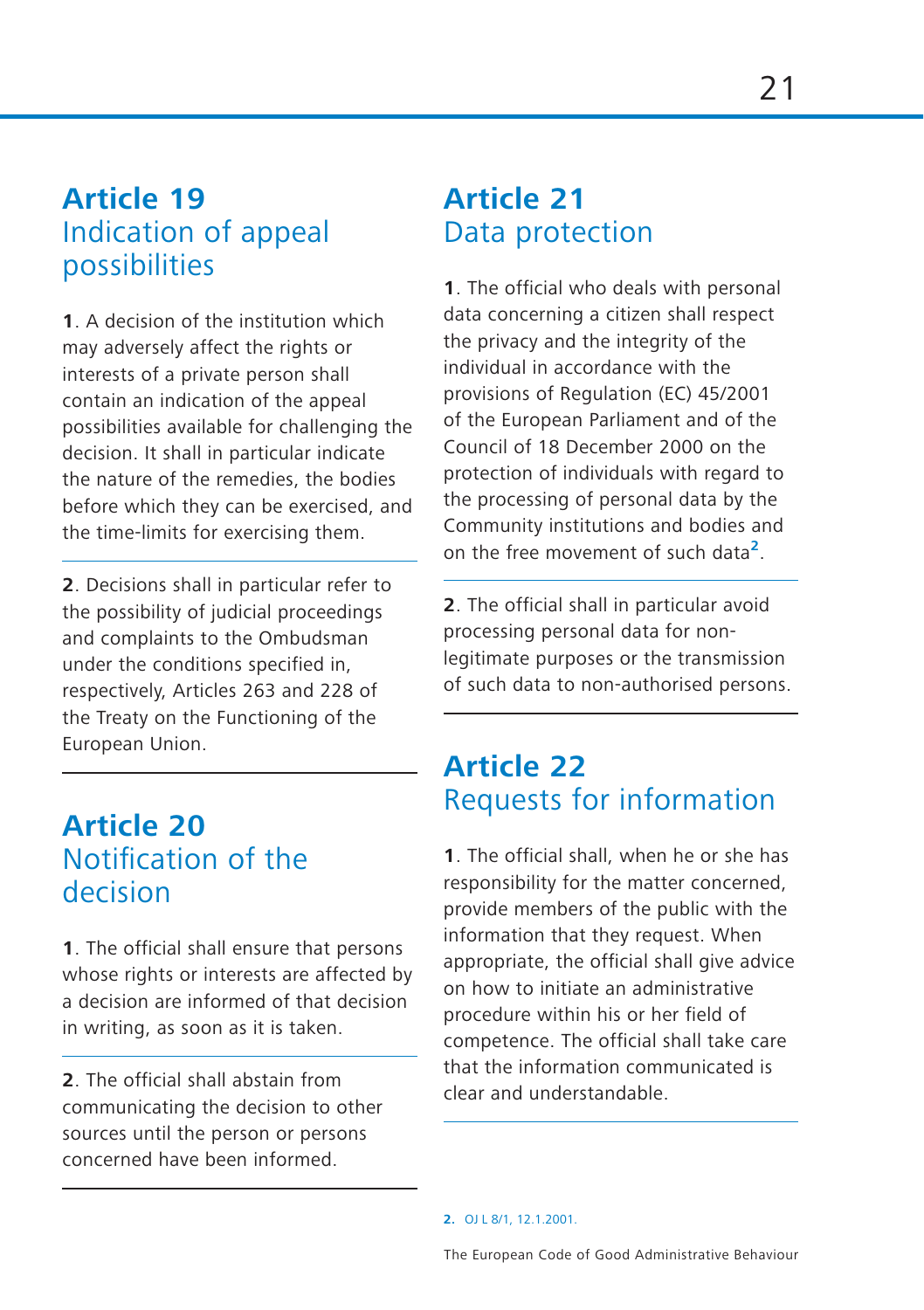**2**. If an oral request for information is too complicated or too extensive to be dealt with, the official shall advise the person concerned to formulate his or her demand in writing.

**3**. If an official may not disclose the information requested because of its confidential nature, he or she shall, in accordance with Article 18 of this Code, indicate to the person concerned the reasons why he or she cannot communicate the information.

**4**. Further to requests for information on matters for which he or she has no responsibility, the official shall direct the requester to the competent person and indicate his or her name and telephone number. Further to requests for information concerning another EU institution, the official shall direct the requester to that institution.

**5**. Where appropriate, the official shall, depending on the subject of the request, direct the person seeking information to the service of the institution responsible for providing information to the public.

### **Article 23** Requests for public access to documents

**1**. The official shall deal with requests for access to documents in accordance with the rules adopted by the institution and in accordance with the general principles and limits laid down in Regulation (EC) 1049/2001**3**.

**2**. If the official cannot comply with an oral request for access to documents, the citizen shall be advised to formulate it in writing.

#### **Article 24** Keeping of adequate records

The institution's departments shall keep adequate records of their incoming and outgoing mail, of the documents they receive, and of the measures they take.

#### **Article 25** Publicity for the Code

**1**. The institution shall take effective measures to inform the public of the rights they enjoy under this Code. If possible, it shall make the text available in electronic form on its website.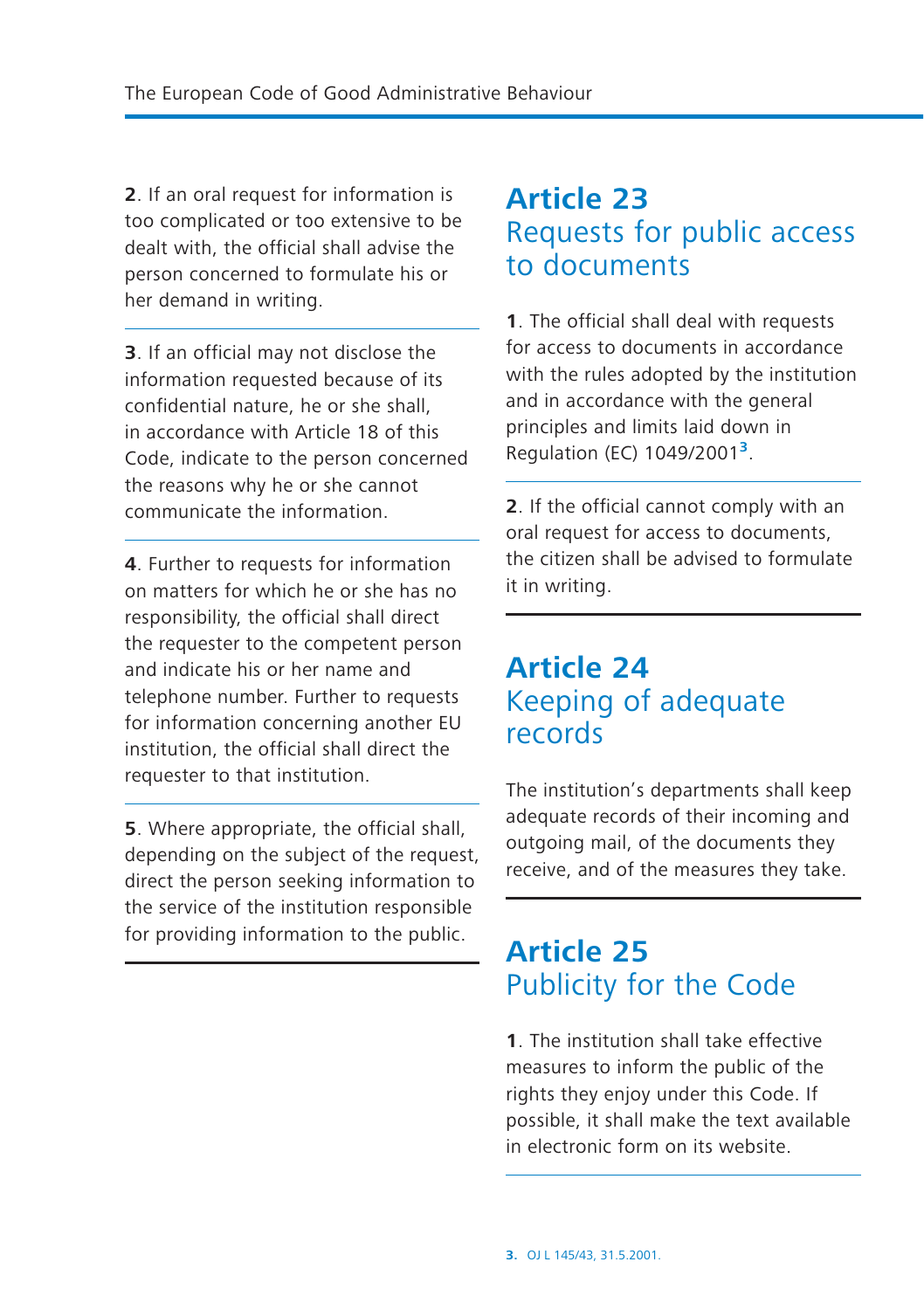

**2**. The Commission shall, on behalf of all institutions, publish and distribute the Code to citizens in the form of a brochure.

#### **Article 26** Right to complain to the European Ombudsman

Any failure of an institution or official to comply with the principles set out in this Code may be the subject of a complaint to the European Ombudsman in accordance with Article 228 of the Treaty on the Functioning of the European Union and the Statute of the European Ombudsman**<sup>4</sup>**.

# **Article 27** Review of operation

Each institution shall review its implementation of the Code after two years of operation and shall inform the European Ombudsman of the results of its review.

**4.** Decision of the European Parliament on the Regulations and General Conditions governing the performance of the Ombudsman's duties. OJ 1994 L 113, p. 15, as last amended by Decision of the European Parliament 2008/587/EC, Euratom of 18 June 2008, OJ 2008 L 189, p. 25.

The European Code of Good Administrative Behaviour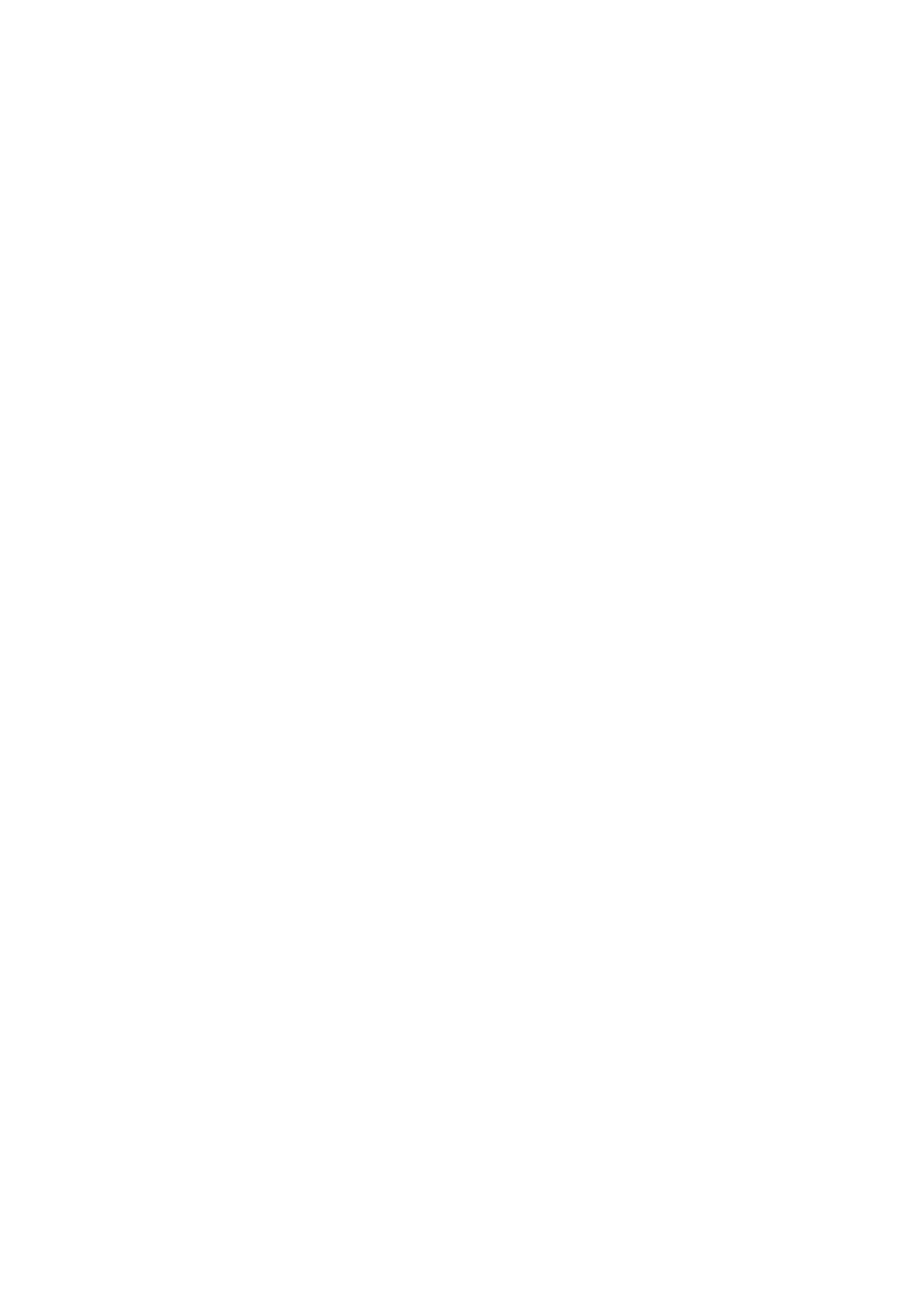© European Union, 2015 Reproduction for educational and non-commercial purposes is authorised, provided the source is acknowledged. This booklet is published on the internet at: http:/[/www.ombudsman.europa.eu](http://www.ombudsman.europa.eu) Design and layout by Rosendahls - Schultz Grafisk, Albertslund, Denmark, and EntenEller A/S, Valby, Denmark. Illustrations by Toril Bækmark. Set in FrutigerNext and Palatino. *Printed in Belgium* Print ISBN 978-92-9212-715-2 . doi:10.2869/64594 . QK-04-14-988-EN-C

PDF ISBN 978-92-9212-685-8 . doi:10.2869/61059 . QK-04-14-988-EN-N